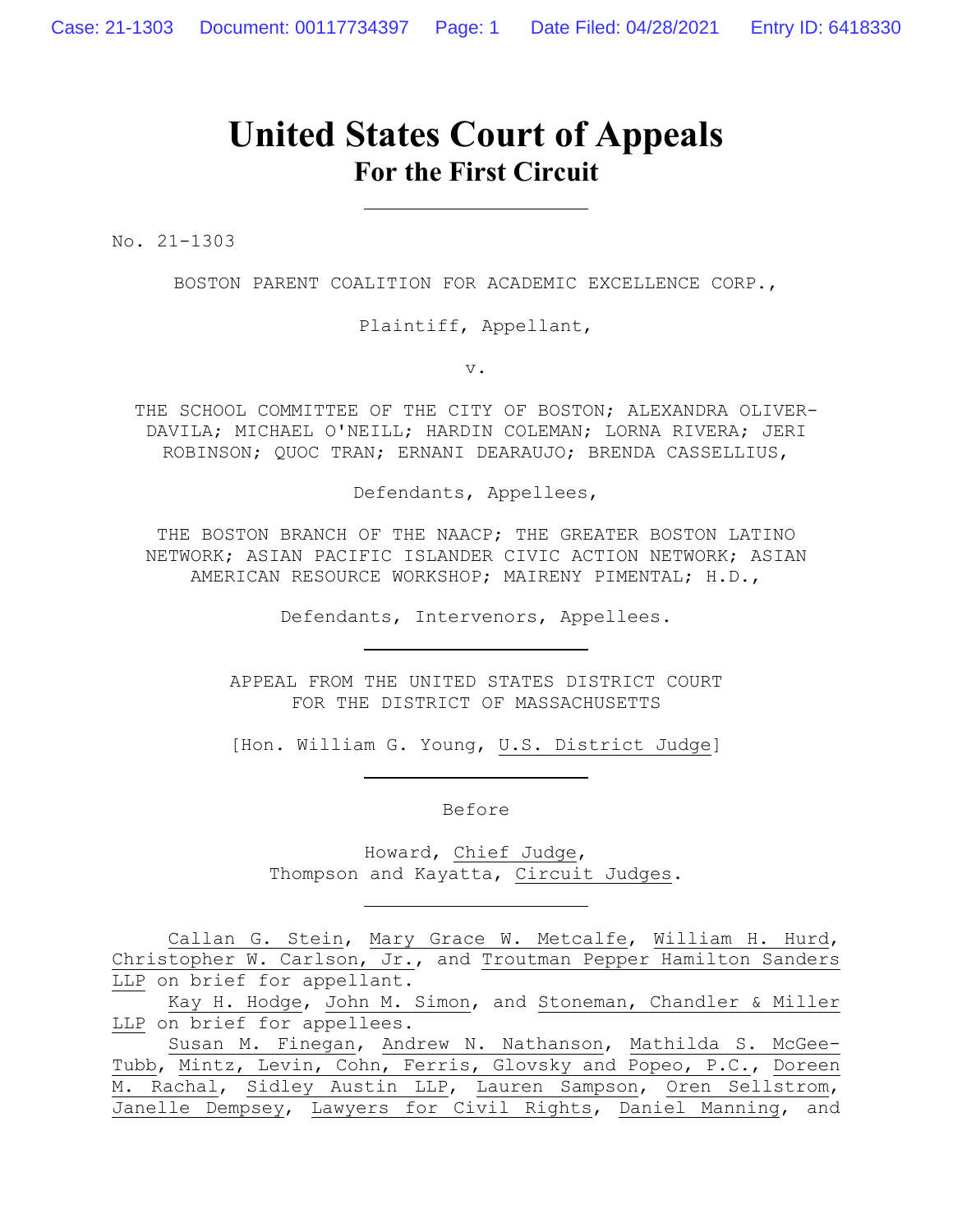Greater Boston Legal Services on brief for intervenors-appellees.

April 28, 2021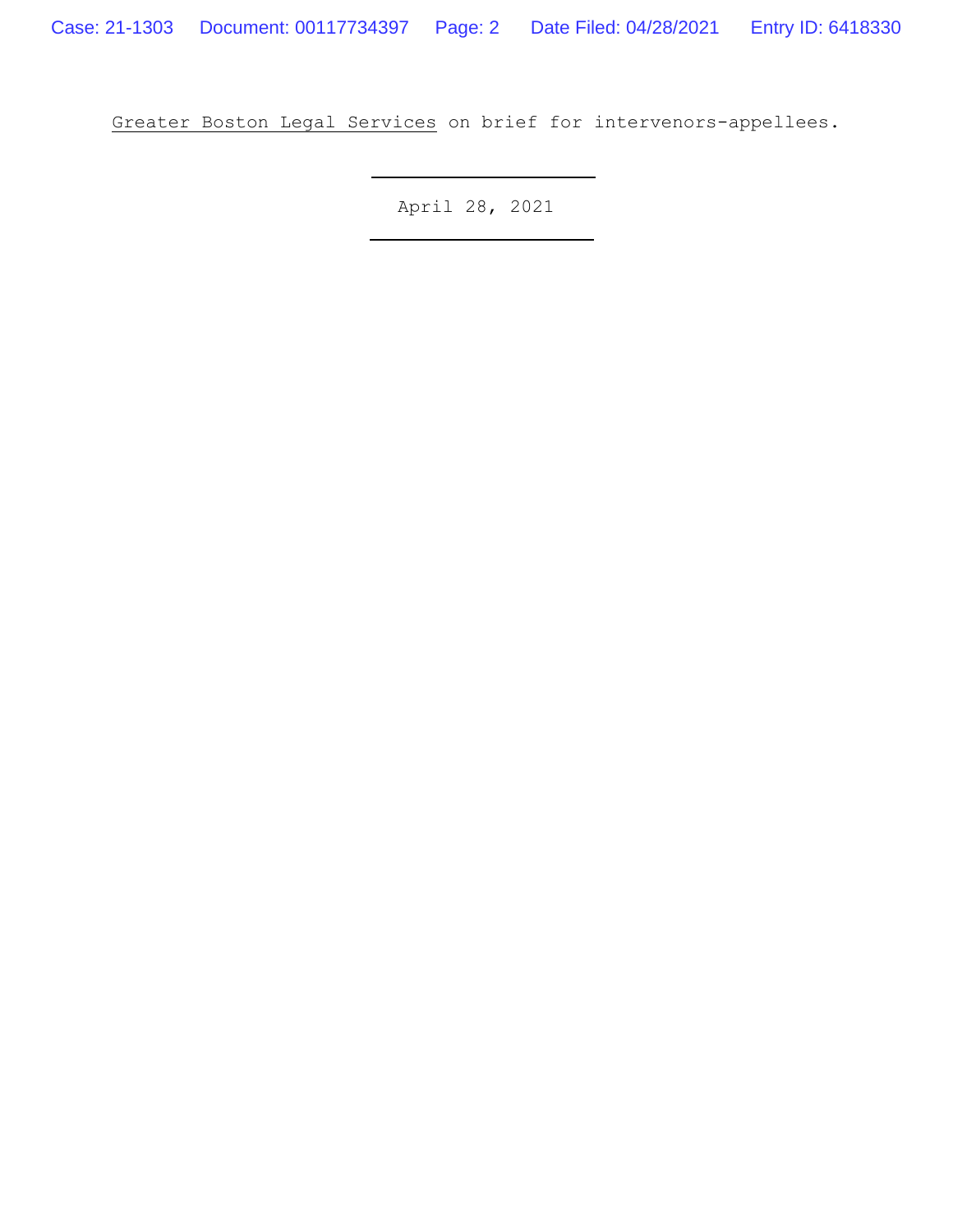**KAYATTA**, **Circuit Judge**. Plaintiff, a corporation acting on behalf of fourteen parents and children who reside in Boston, alleges that a plan promulgated by the Boston Public Schools for admitting students to Boston Latin School, Boston Latin Academy, and John D. O'Bryant School of Mathematics and Science for the 2021–2022 school year violates the Equal Protection Clause of the Fourteenth Amendment and chapter 76, section 5 of the Massachusetts General Laws. After considering the agreed-upon facts and the parties' arguments, the district court entered judgment in defendants' favor. Bos. Parent Coal. for Acad. Excellence Corp. v. Sch. Comm. of Boston (Boston Parent Coalition), --- F. Supp. 3d ---, Civil Action No. 21-10330-WGY, 2021 WL 1422827, at \*17 (D. Mass. Apr. 15, 2021). Plaintiff has appealed the district court's judgment and moves in this court for an injunction preventing the implementation of the 2021-2022 admissions plan pending resolution of the appeal. For the following reasons, we deny plaintiff's motion.

#### **I.**

A thorough summary of the facts appears in the district court's opinion, which in turn relied on the parties' agreed-upon statement of facts. We provide the broad framework and then address in our analysis those particular facts deemed significant by the parties in their motion papers on appeal.

- 3 -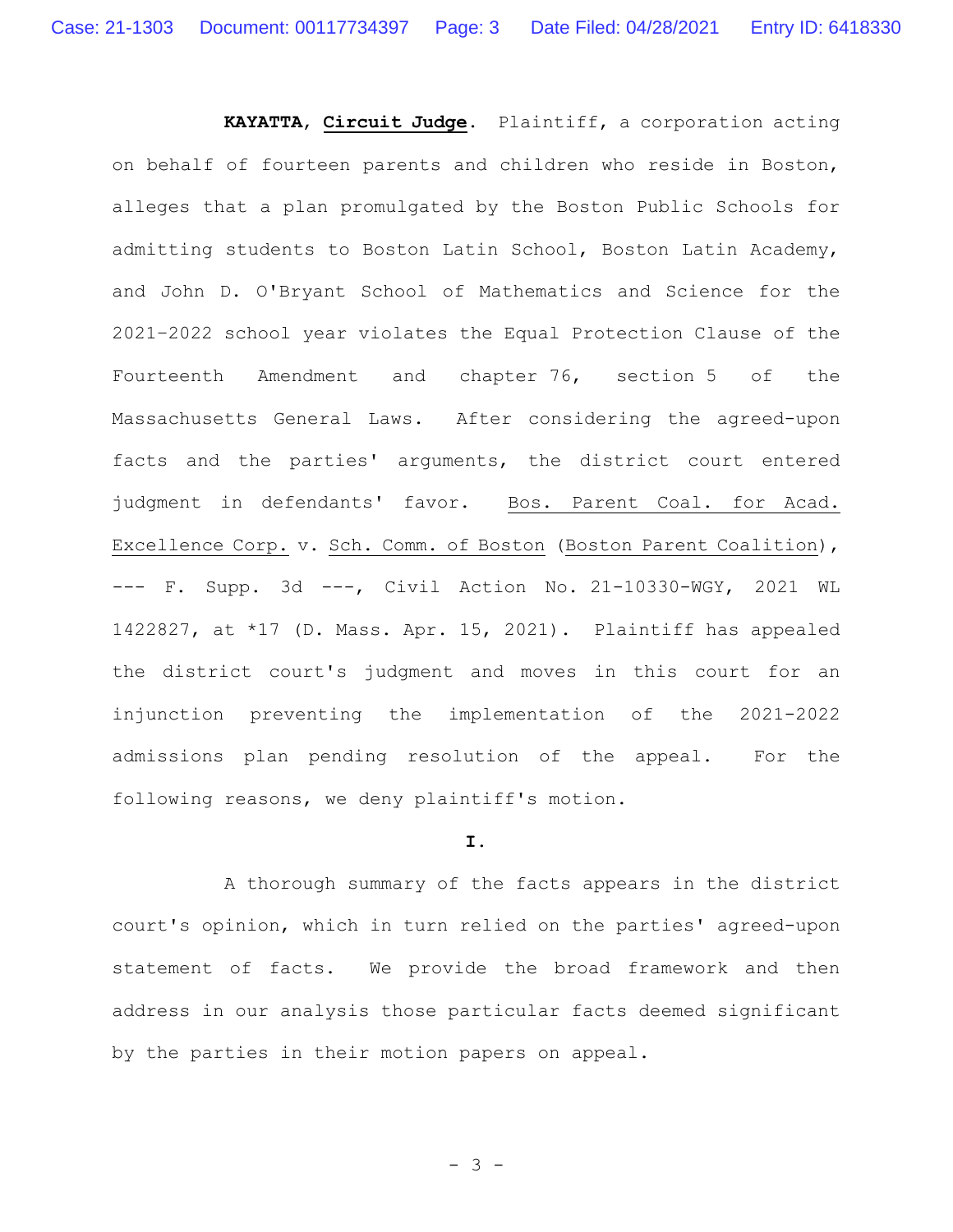Known for the strength of their academic programs, the three above-mentioned schools (what the parties call the "Exam Schools") have fewer admission slots than there are Boston students who wish to attend them; for the 2020-2021 school year, over 4,000 students applied for about 1,400 slots. For the past twenty years or so, they have selected students for admission based on the students' grade point averages in English Language Arts and Math courses, scores on a standardized admissions test, and their school preferences. Boston Parent Coalition, 2021 WL 1422827, at \*3.

The onset of the COVID-19 pandemic threatened the schools' ability to conduct the admissions process as in recent years, prompting the School Committee of the City of Boston, the group responsible for managing the Boston Public Schools, to create a Working Group charged with "[d]evelop[ing] and submit[ting] a recommendation to the Superintendent [of the Boston Public Schools, Dr. Brenda Cassellius,] on revised exam school admissions criteria for [the 2021-2022 school year]." Id. at \*1, 3 (first and last alterations in original). After the Working Group studied the issue, proposed a new plan, and modified that plan based on feedback from School Committee members, the School Committee adopted the 2021-2022 Admissions Plan at a meeting on October 21, 2020. Id. at \*3–5.

The Plan as adopted conditions a student's eligibility to compete for admission to the Exam Schools on three criteria:

- 4 -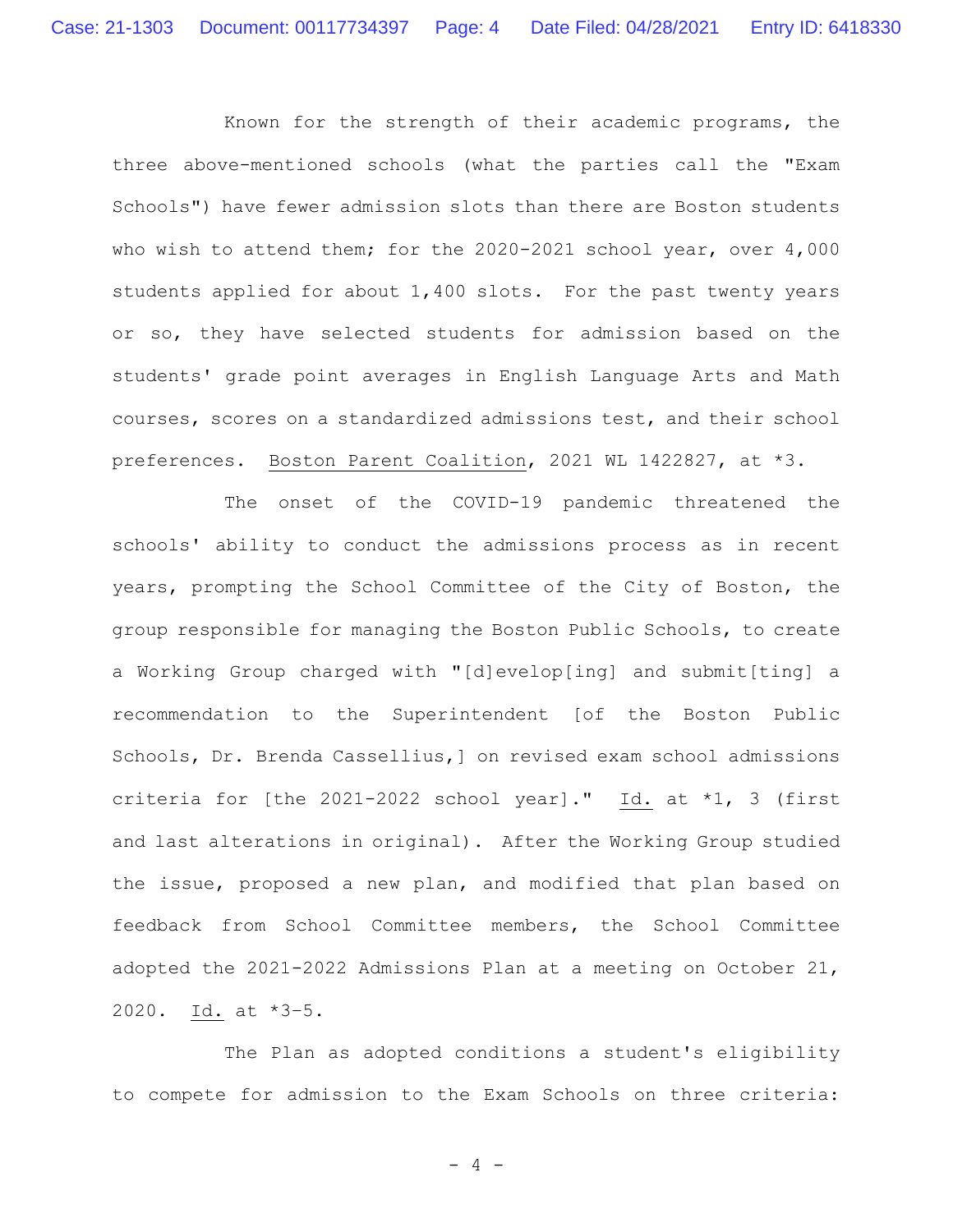(1) residence in one of Boston's twenty-nine zip codes (or inclusion in a special zip code created for students who are homeless or in the custody of the Department of Children and Families); (2) maintenance of a B average or better in English Language Arts and Math during the fall and winter of the 2019-2020 school year or receipt of a "Meets Expectations" or "Exceeds Expectations" score in English Language Arts and Math on the Spring 2019 Massachusetts Comprehensive Assessment System test; and (3) performance at grade level under the Massachusetts Curriculum standards. Eligible students seeking admission must submit a ranked list of school preferences.

The Plan's admissions process plays out in two phases. In phase one, all eligible students are ranked city-wide by grade point average accumulated in English Language Arts and Math courses during the fall and winter of the 2019-2020 school year. The highest-ranking students are assigned to their first-choice schools until twenty percent of each school's seats are full. If twenty percent of the seats at a high-ranking student's first-choice school are already full, that student's application is considered during the process's second phase.

Phase two begins with the allotment of the remaining eighty percent of seats among the various zip codes based on the proportion of Boston schoolchildren residing in each zip code. Then, the remaining eligible students are ranked by grade point

 $- 5 -$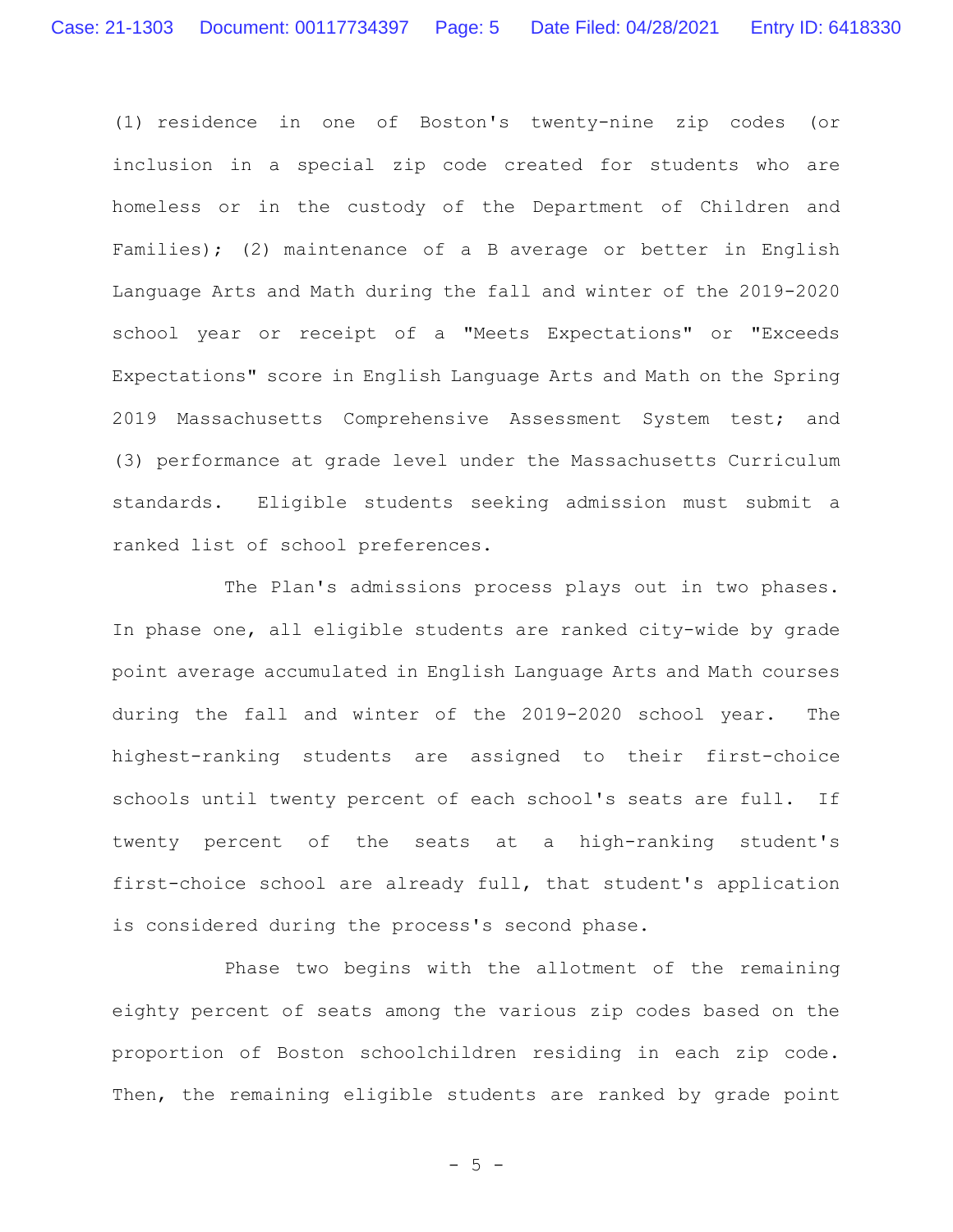average within their zip code rather than city-wide as in phase one. Phase two assigns each zip code's allotted seats over the course of ten rounds. Each round fills ten percent of the seats remaining after phase one. In the first round, starting with the zip code that has the lowest median household income with children under age eighteen (hereinafter "family income"), the highestranking applicants in that zip code receive seats at their firstchoice schools until ten percent of the zip code's allotted seats are filled. The first round continues by filling ten percent of the seats allotted to the zip code with the next-lowest family income and the round ends with the assignment of ten percent of the seats allotted to the zip code with the highest family income. In each round, if an applicant's first-choice school is full, that applicant gets an open seat at his or her next-choice school, if one is available. After this process cycles through nine more rounds, the Exam Schools are fully enrolled.

The Plan opened applications for admissions for the Exam Schools on November 23, 2020, and closed applications on January 15, 2021. It anticipated invitations being issued to successful applicants in March 2021, a date subsequently pushed back, we are told, to no later than the end of this week.

Because the invitations have not yet issued, neither party is in a position to say with conviction what the demographic results of the admissions process will be. The Working Group,

- 6 -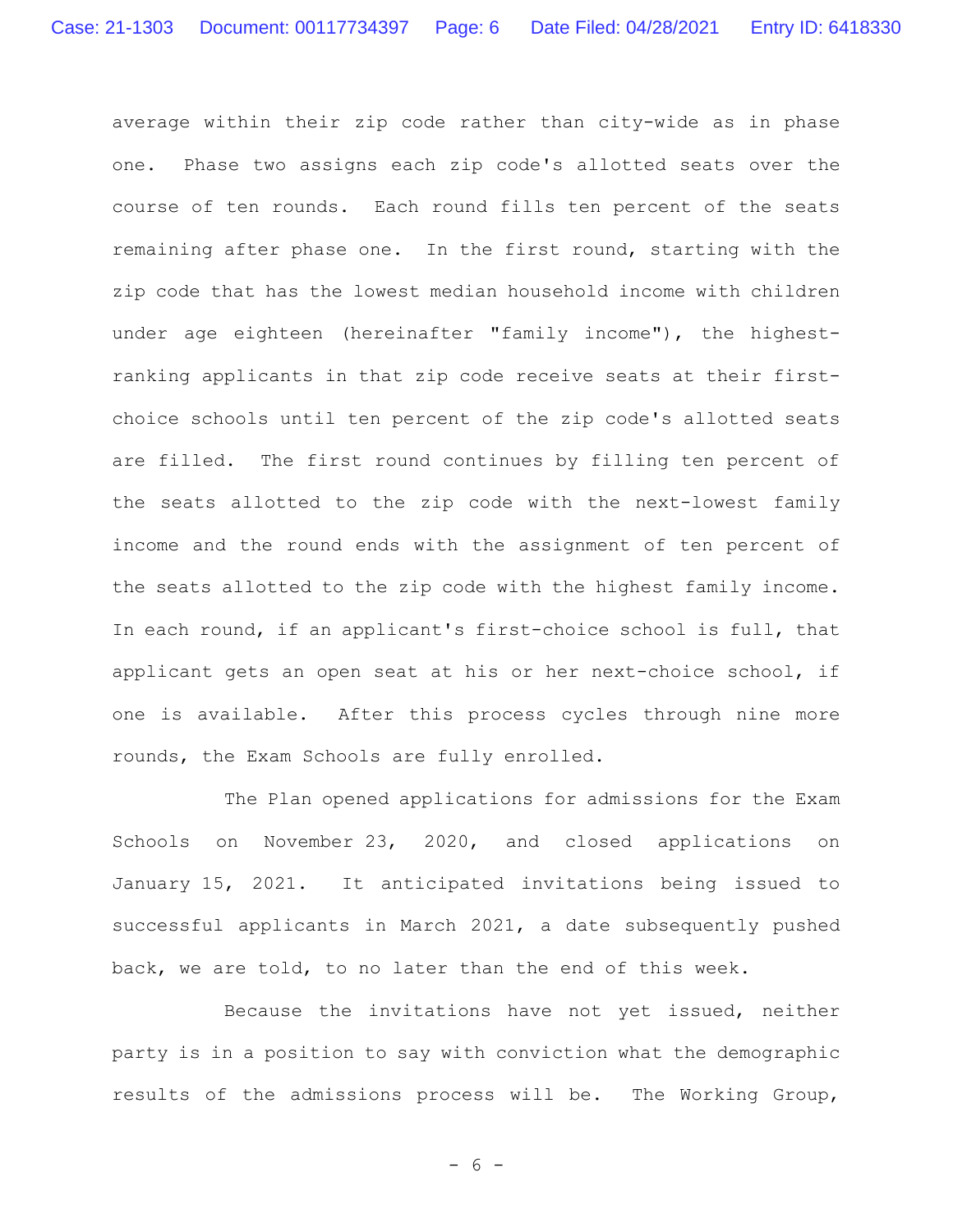however, prepared a projection based on a non-final version of the Plan that was used in public meetings. The projection estimates that White students, who constitute 16 percent of the city's school-age population, will receive 32 percent of the invitations to the three schools; Asian students, who constitute 7 percent of the school-age population, will receive 16 percent of the invitations; Black students, who constitute 35 percent of the school-age population, will receive 22 percent of the invitations; and Latinx students, who constitute 36 percent of the school-age population, will receive 24 percent of invitations.<sup>1</sup>

At this point the careful reader might well assume that the plaintiff represents Black and Latinx students, who, as a group, are projected to receive many fewer admissions invitations than one might expect would result under, for example, a lottery or other random method. In fact, plaintiff sues on behalf of White and Asian students who prefer an admissions procedure (e.g., use of GPA only) that would result in even more invitations going to White and Asian students, with correspondingly fewer invitations to Black and Latinx students.<sup>2</sup>

<sup>&</sup>lt;sup>1</sup> To track the record compiled below, we follow the parties in using the terms White, Black, Asian, and Latinx, as well as the term Multi-Race/Other to refer to the group of students projected to receive the remainder of the invitations.

<sup>2</sup> Plaintiff asserts that sixty-five more White and Asian students would be admitted under its preferred selection procedure, using GPA only.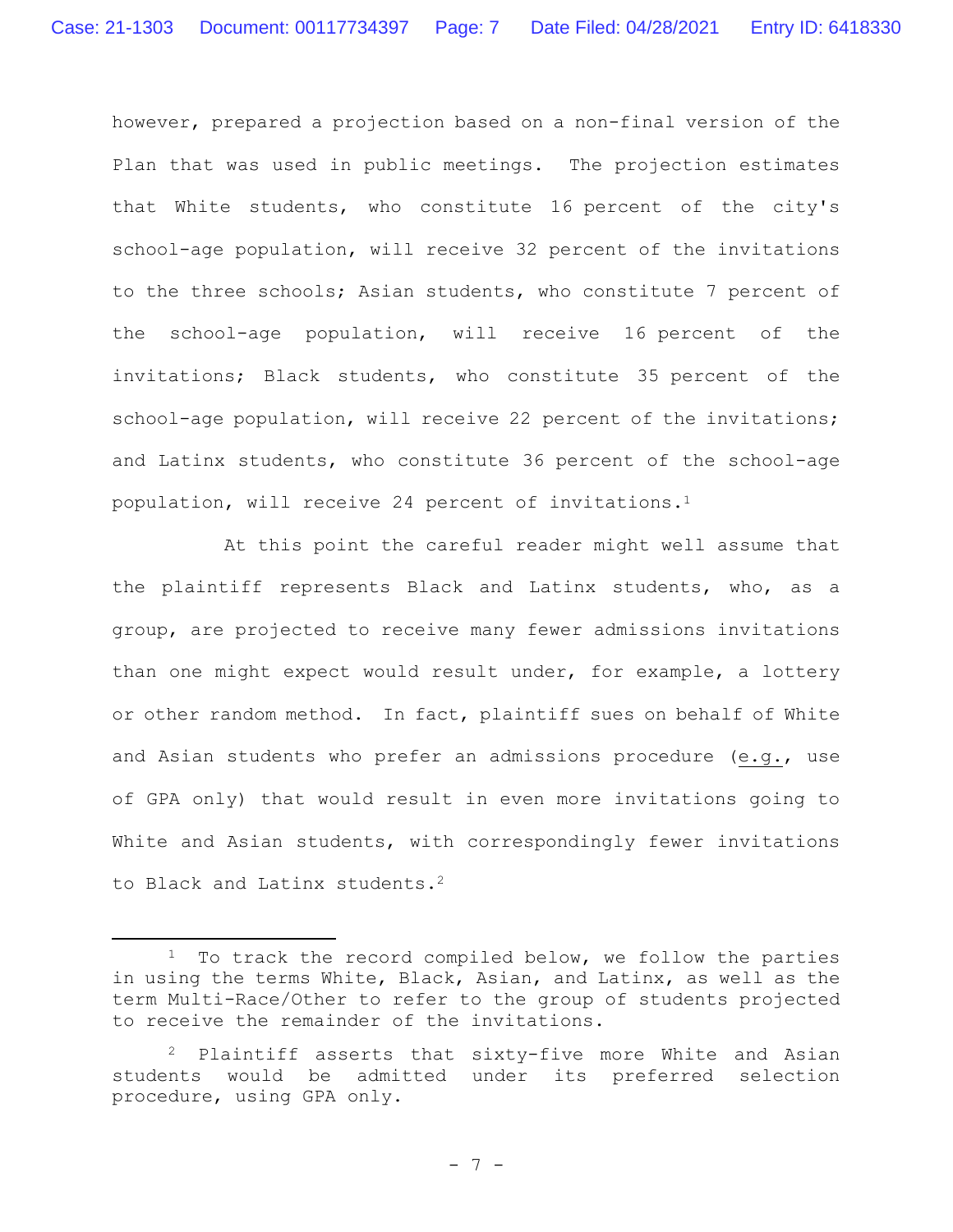Suing the School Committee, its members, and the Superintendent of the Boston Public Schools, plaintiff alleges that the Plan, and its use of zip codes ranked in reverse order by family income, violates the Equal Protection Clause of the Fourteenth Amendment and chapter 76, section 5 of the Massachusetts General Laws because defendants intended for the Plan to discriminate against White and Asian students. Boston Parent Coalition, 2021 WL 1422827, at \*1. Plaintiff's operative complaint seeks injunctive relief barring the defendants from implementing the Plan, using zip codes as a factor in any future admissions decisions, or making use of race or ethnicity in future admissions decisions.

Upon receipt of the parties' Joint Agreed Statement of Facts, the district court advanced the case to a trial on the merits, consolidated with a hearing on the plaintiff's motion for a preliminary injunction. Id. (citing Fed. R. Civ. P. 65(a)). Treating the Joint Agreed Statement as containing the entirety of plaintiff's proffered evidence, the court made findings of fact, stated its conclusions of law, and entered final judgment against plaintiff under Federal Rules of Civil Procedure 52(a) and 58. The court managed to do all of this, and produce a detailed and thoughtful forty-eight-page opinion, in less than two months. Plaintiff promptly appealed and moved pursuant to Federal Rule of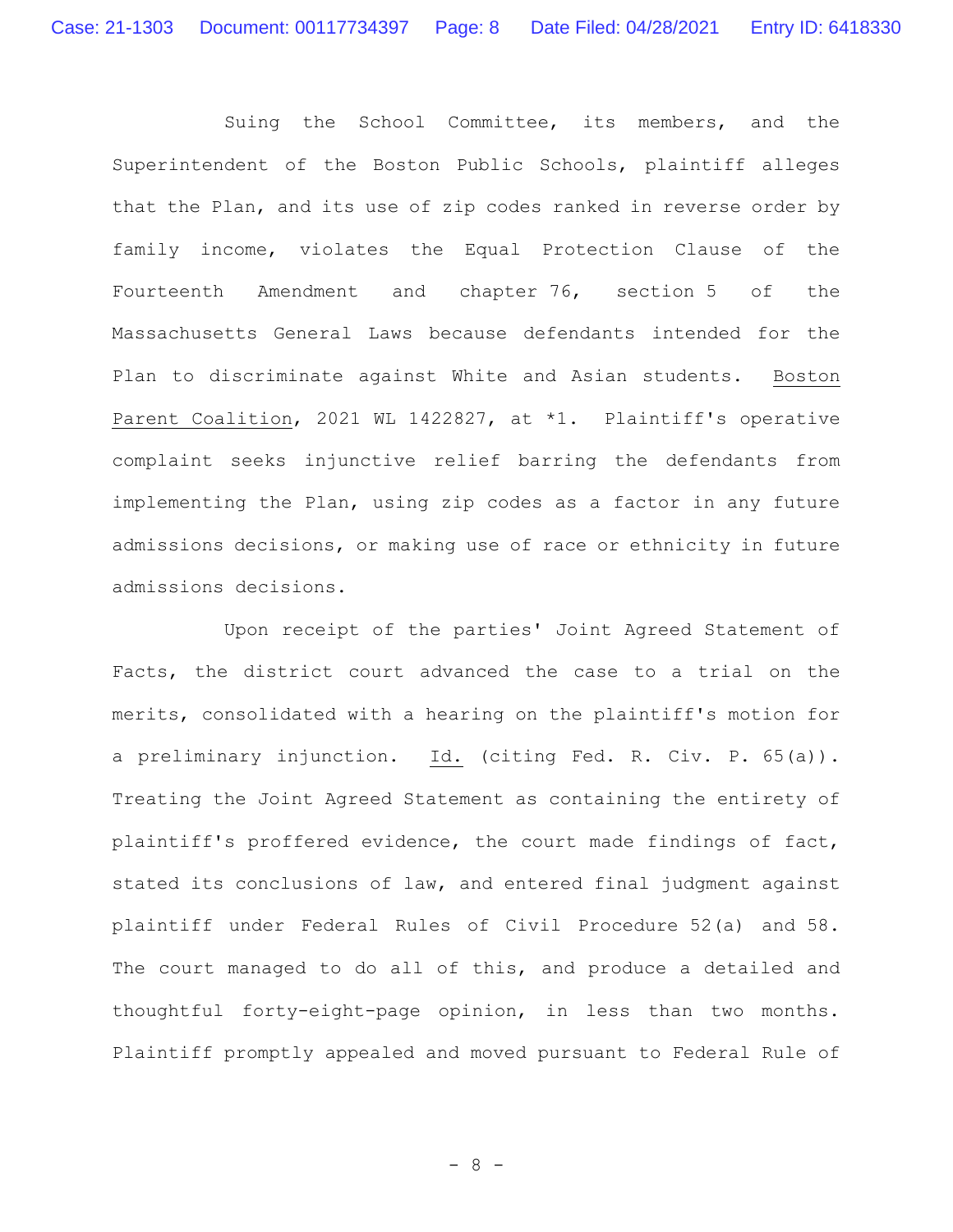Civil Procedure 62(d) for an order enjoining defendants from implementing the Plan during the pendency of this appeal.

## **II.**

Before turning to plaintiff's request for injunctive relief, we must answer a preliminary procedural question. Ordinarily, a litigant must seek an injunction pending appeal first in the district court before asking a court of appeals to issue such an injunction. Fed. R. App. P. 8(a)(1)(C). This requirement may be overlooked when the party seeking relief "show[s] that moving first in the district court would be impracticable." Fed. R. App. P. 8(a)(2)(A)(i). Here, plaintiff argues that it would have been impracticable to seek injunctive relief in the district court before moving in this court because the issuance of admissions decisions under the Plan is imminent and the district court's decision was "fundamentally inconsistent with the issuance of an injunction."

We disagree with plaintiff that the district court's rejection of plaintiff's claims on the merits suffices to show that moving first in the district court would have been impracticable. See Washington Metro. Area Transit Comm'n v. Holiday Tours, Inc., 559 F.2d 841, 844-45 (D.C. Cir. 1977) ("Prior recourse to the initial decisionmaker would hardly be required as a general matter if it could properly grant interim relief only on a prediction that it has rendered an erroneous decision."); Bayless

- 9 -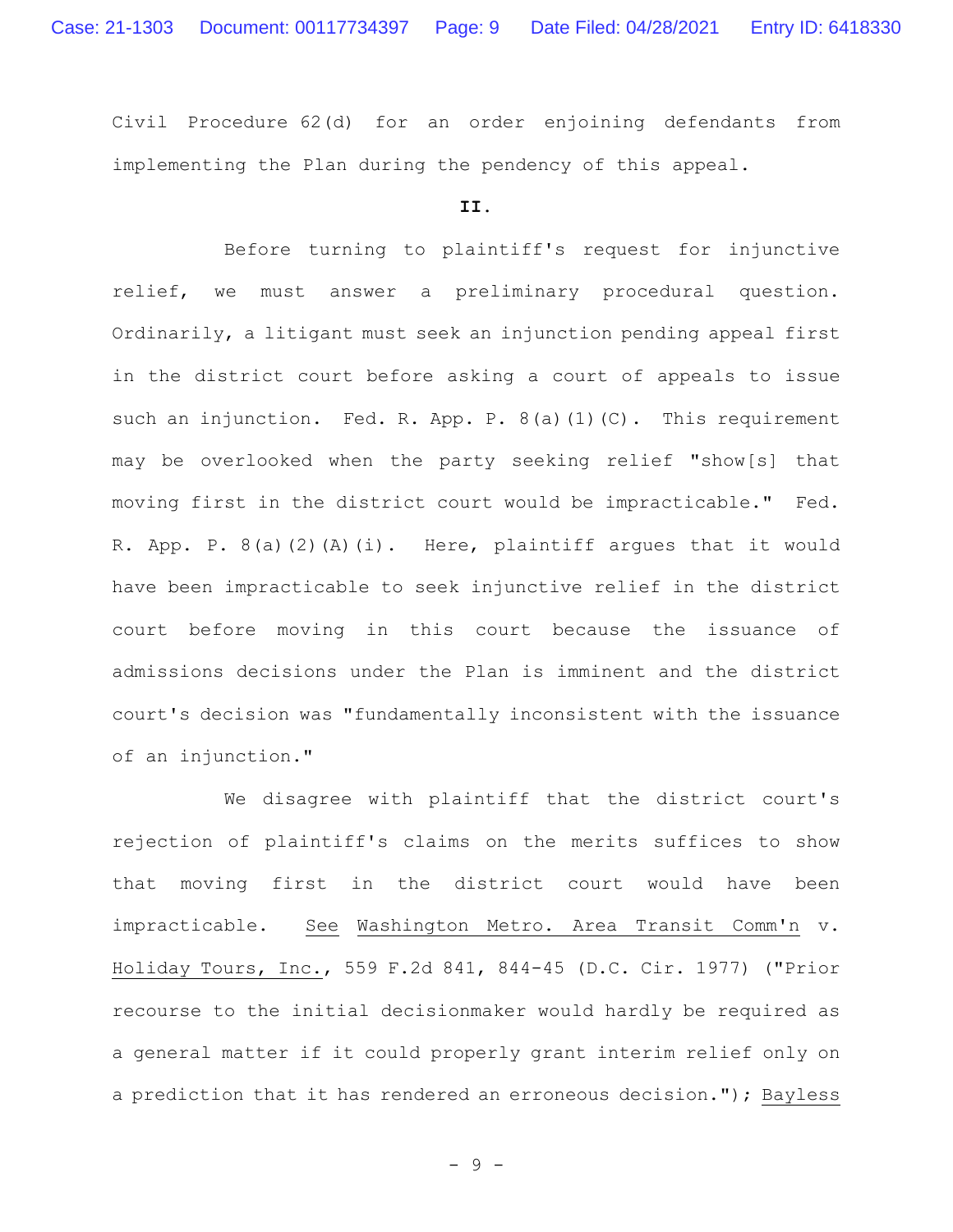v. Martine, 430 F.2d 873, 879 n.4 (5th Cir. 1970) ("It does not follow from the refusal to grant a preliminary injunction pending a trial in the court below that the district court would refuse injunctive relief pending an appeal.").

Nevertheless, plaintiff also contends that the action sought to be enjoined is so imminent that insufficient time would remain to seek relief on appeal if plaintiff -- or this court - gave the district court first crack at plaintiff's request for an injunction pending completion of the appeal. To support this contention, plaintiff points to statements by defendants suggesting that invitations might go out by April 15, and more recently indicating that they need to go out by the end of this month. Cf. Commonwealth v. Beshear, 981 F.3d 505, 508 (6th Cir. 2020) (finding that "[m]oving first in the district court" to stay preliminary injunctive relief that would have permitted activity at issue to occur within a few days "would . . . have been impracticable"); Gonzalez ex rel. Gonzalez v. Reno, No. 00-11424- D, 2000 WL 381901, at \*1 n.4 (11th Cir. Apr. 19, 2000) (finding that "Plaintiff has sufficiently shown that it would have been impracticable to move first in the district court" in part because of "the time-sensitive nature of the proceedings").

As we will explain in Part V of this opinion, plaintiff itself bears considerable responsibility for creating this exigency. It nevertheless seems best to consider the ramifications

 $- 10 -$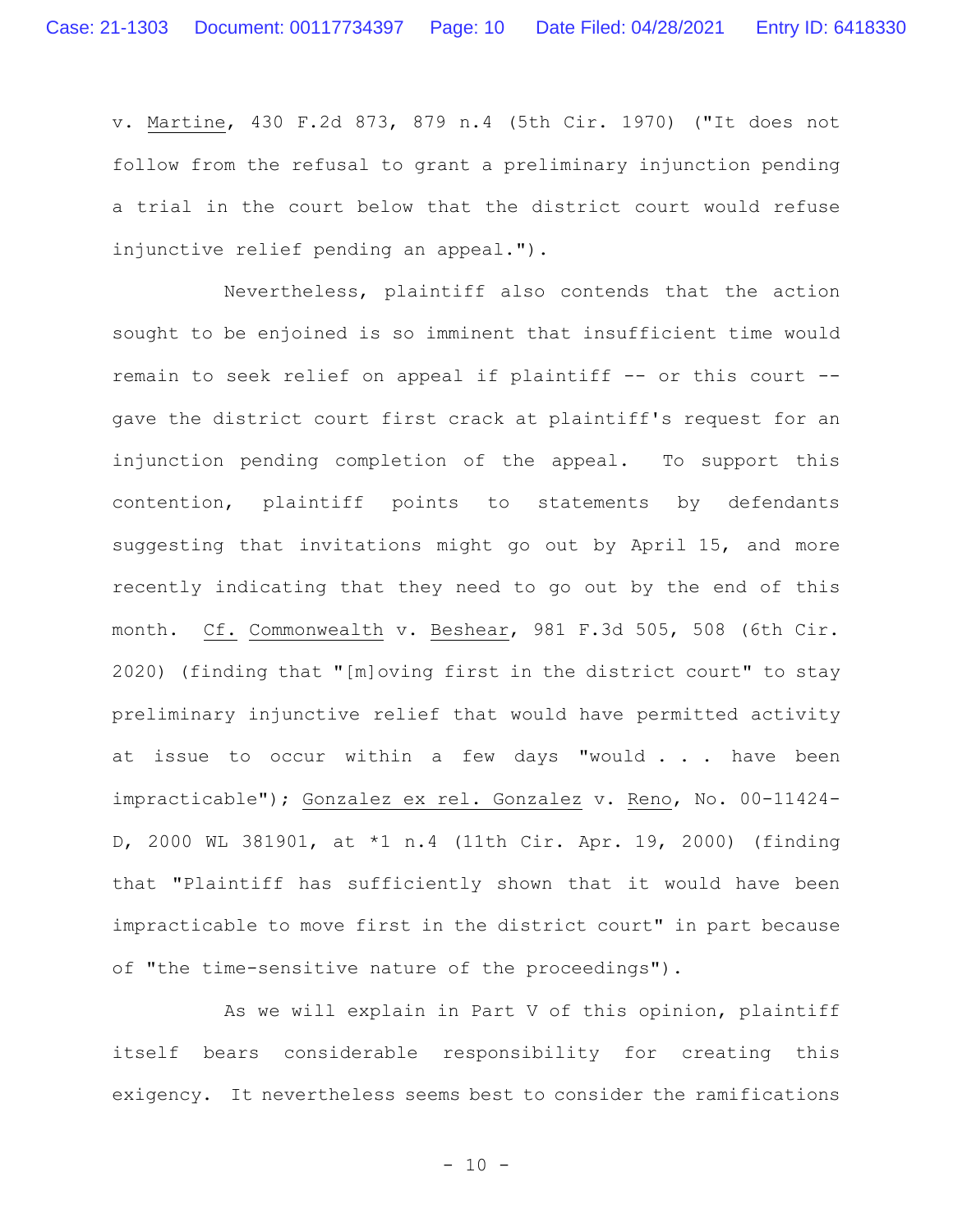of that responsibility in weighing the request for injunctive relief rather than in deciding whether to entertain the request. We therefore agree with plaintiff that the tight timeframe present here renders prior recourse to the district court sufficiently impracticable, albeit just barely so, to allow plaintiff to proceed with its motion in this court.

#### **III.**

In reviewing a motion to stay a judgment pending appeal, we consider the following factors: "(1) [W]hether the stay applicant has made a strong showing that [it] is likely to succeed on the merits; (2) whether the applicant will be irreparably injured absent a stay; (3) whether issuance of the stay will substantially injure the other parties interested in the proceeding; and (4) where the public interest lies." Nken v. Holder, 556 U.S. 418, 434 (2009) (quoting Hilton v. Braunskill, 481 U.S. 770, 776 (1987)). The first two factors "are the most critical." Id. "It is not enough that the chance of success on the merits be better than negligible.  $\ldots$  By the same token, simply showing some possibility of irreparable injury fails to satisfy the second factor." Id. at 434–35 (citations and internal quotation marks omitted).

When considering a request for injunctive relief pending appeal, we consider the same factors, but the bar is harder to clear. Respect Maine PAC v. McKee, 562 U.S. 996, 996 (2010)

- 11 -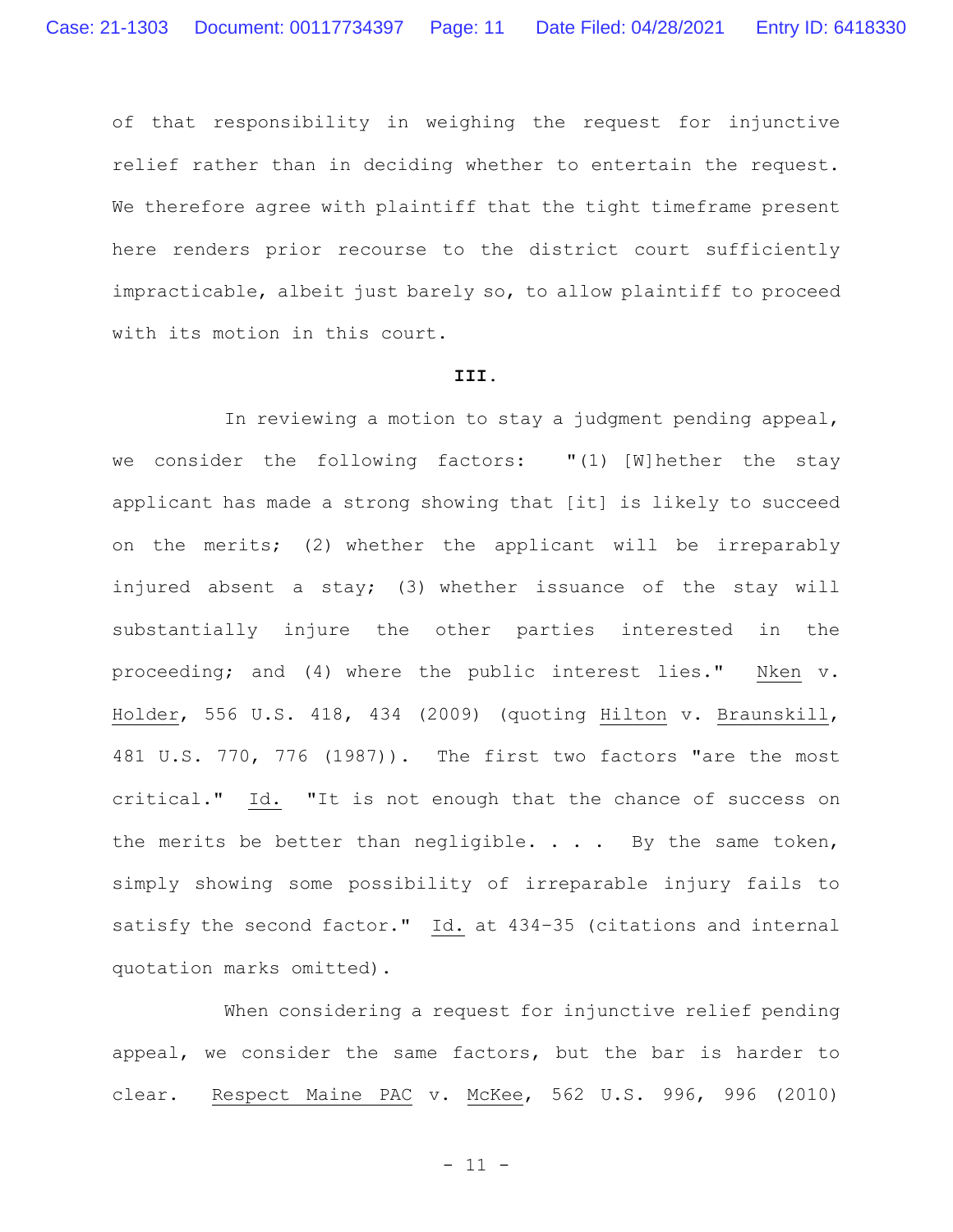(explaining that obtaining injunctive relief from an appellate court "'demands a significantly higher justification' than a request for a stay" pending appeal (quoting Ohio Citizens for Responsible Energy, Inc. v. NRC, 479 U.S. 1312, 1313 (1986) (Scalia, J., in chambers))). This is so because an injunction "does not simply suspend judicial alteration of the status quo but grants judicial intervention that has been withheld by [a] lower court[]." Id. (quoting Ohio Citizens, 479 U.S. at 1313 (Scalia, J., in chambers)).

The trial court's findings of fact for the most part track the Joint Agreed Statement of Facts, see Boston Parent Coalition, 2021 WL 1422827, at \*2, and are therefore treated by the parties as largely uncontroversial. Nevertheless, "when the issues on appeal 'raise[] either questions of law or questions about how the law applies to discerned facts,' such as whether the proffered evidence establishes a discriminatory purpose or a disproportionate racial impact, 'our review is essentially plenary.'" Anderson ex rel. Dowd v. City of Boston, 375 F.3d 71, 80 (1st Cir. 2004) (alteration in original) (emphasis added) (quoting Wessmann v. Gittens, 160 F.3d 790, 795 (1st Cir. 1998)). "Similarly, we review de novo the district court's other legal conclusions, including the level of scrutiny it applied when evaluating the constitutionality of" the challenged action. Id. (citation omitted).

- 12 -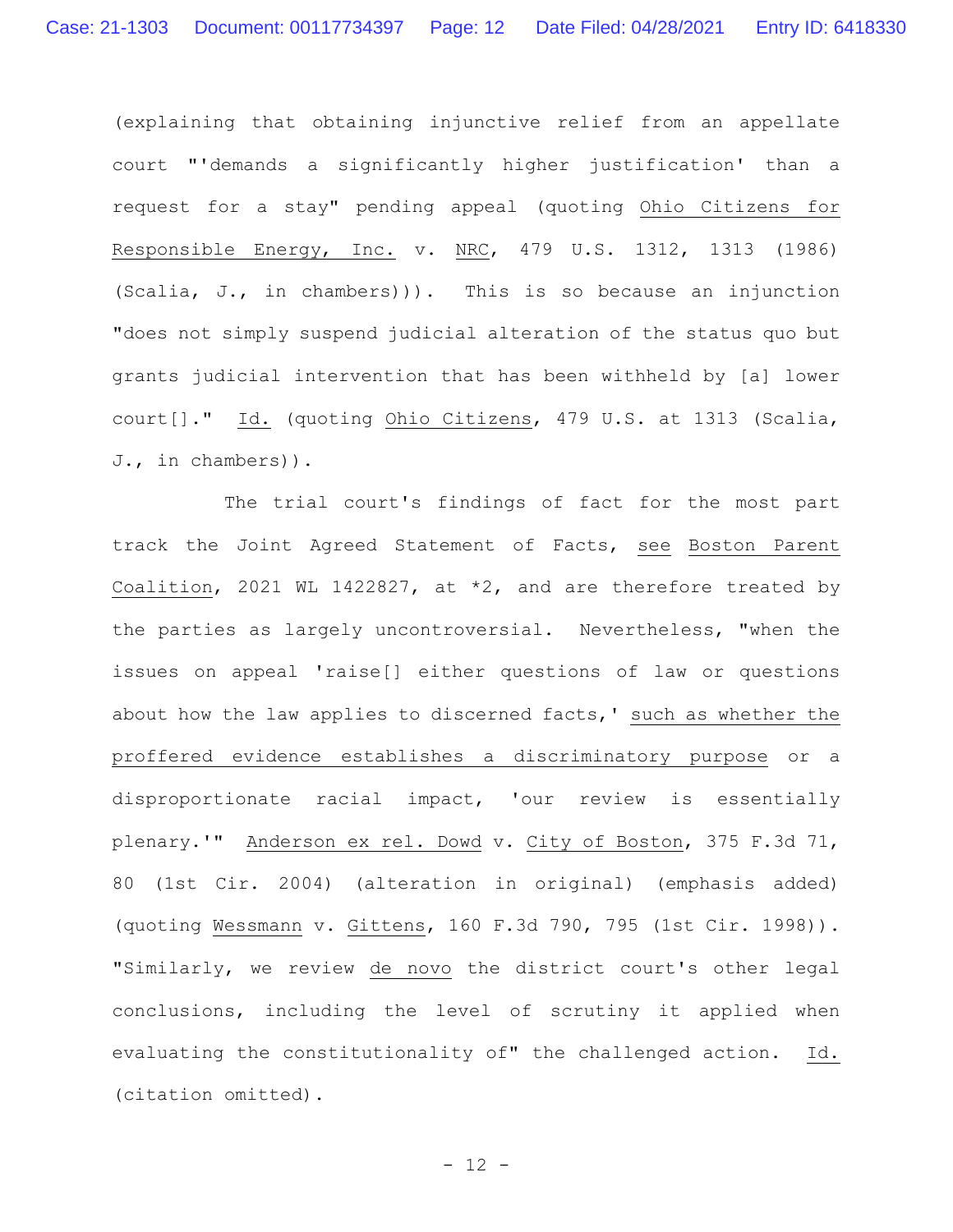#### **IV.**

As is often the case in equal protection litigation, the district court's judgment largely turned on the degree of scrutiny brought to bear on the challenged governmental action. For reasons it carefully explained, the district court concluded that rational basis review, rather than strict scrutiny, applied. Boston Parent Coalition, 2021 WL 1422827, at \*10–16. Plaintiff trains its focus on that conclusion in claiming that it is likely to prevail on appeal.

To begin, the district court found that the admissions criteria employed under the Plan (zip codes rank-ordered by family income, grade point average, and school preference) "are completely race neutral" on their face. Id. at \*1. Plaintiff does not challenge this conclusion in its submission to this court. Absent a showing of discriminatory purpose, we review an equal protection challenge to race-neutral selection criteria for a rational basis only. Anderson, 375 F.3d at 90. And plaintiff tenders no argument that its claim can prevail under rational basis review.

Plaintiff must therefore argue that notwithstanding the exclusive use of race-neutral admissions criteria, a discriminatory purpose motivated the Plan's adoption, requiring the application of strict scrutiny in assessing the vulnerability of the Plan to plaintiff's equal protection challenge. See

- 13 -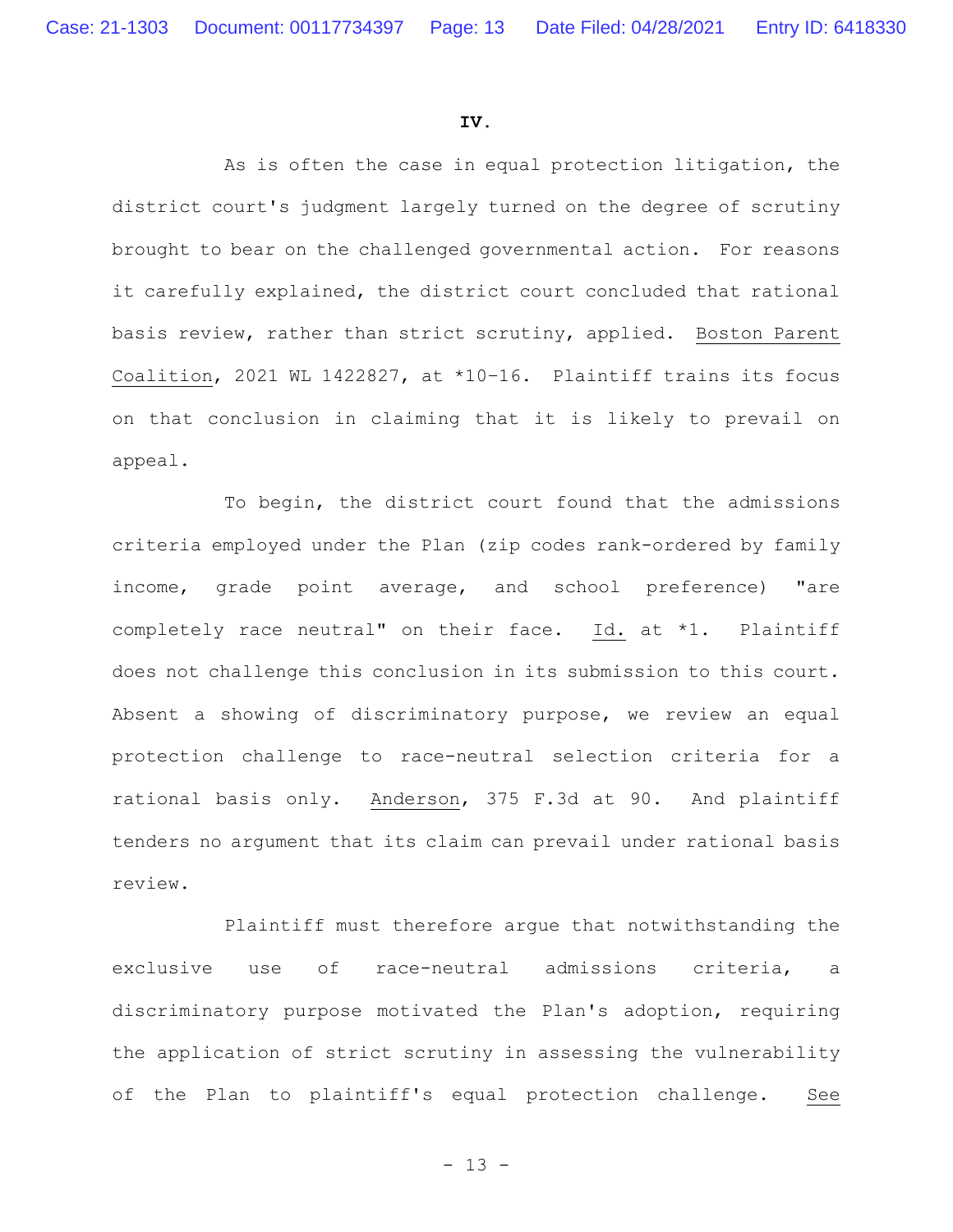Washington v. Davis, 426 U.S. 229, 241 (1976) (placing the burden on the plaintiff to establish a "prima facie case of discriminatory purpose"). In general, a plaintiff may establish that a discriminatory purpose motivated a facially neutral governmental action -- and thus that strict scrutiny of that action is warranted -- in two ways. See Anderson, 375 F.3d at 82–83. The first is to show that "a clear pattern, unexplainable on grounds other than race, emerges from the effect of the state action." Vill. of Arlington Heights v. Metro. Hous. Dev. Corp., 429 U.S. 252, 266 (1977). Plaintiff makes no attempt to prove unlawful discriminatory purpose in this manner. Rather, plaintiff urges us to follow a second approach described in Arlington Heights, calling for " a sensitive inquiry into such circumstantial and direct evidence of intent as may be available." 429 U.S. at 266. Factors bearing on discriminatory intent may include "the degree of disproportionate racial effect, if any, of the policy; the justification, or lack thereof, for any disproportionate racial effect that may exist; and the legislative or administrative historical background of the decision." Anderson, 375 F.3d at 83 (citing Arlington Heights, 429 U.S. at 266–68).

Looking at the degree of disproportionate racial effect resulting from the challenged practice is doubly problematic for plaintiff. First, as compared to a random distribution of invitations, the Plan has no adverse disparate impact on White and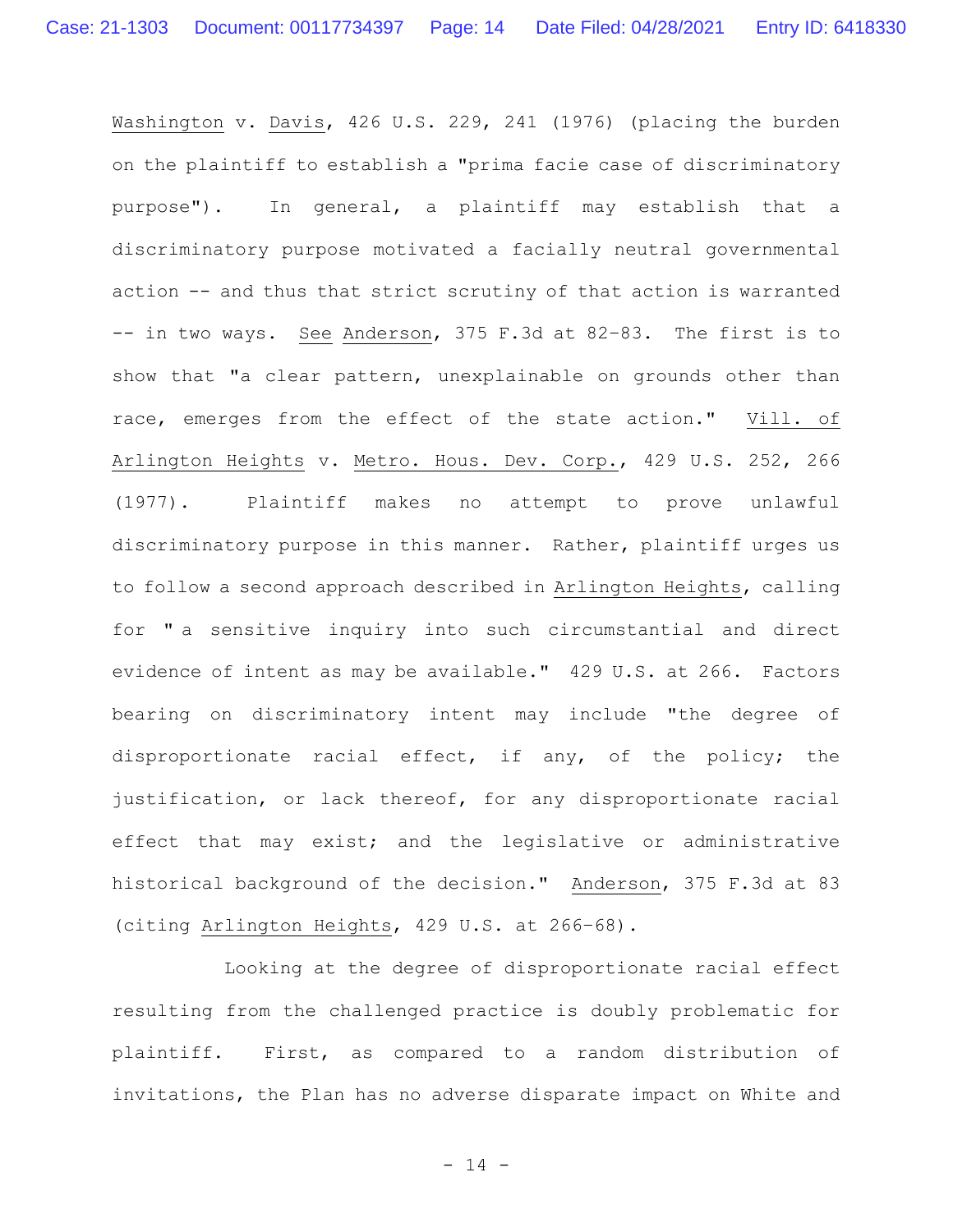Asian students. Rather, plaintiff is able to generate a supposed adverse impact principally by comparing the projected admissions under the Plan to prior admissions under the predecessor plan. Alternatively, plaintiff compares projections under the Plan to projections of admissions based only on GPA. Either comparator does produce even higher percentages of White and Asian students than does the Plan. But plaintiff offers no analysis or argument for why these particular comparators, rather than a plan based on random selection, are apt for purposes of determining adverse disparate impact. Cf. Jones v. City of Boston, 752 F.3d 38, 47 (1st Cir. 2014) (explaining that Title VII plaintiffs seeking to prove disparate impact must show that a policy produced results "that are not randomly distributed by race").

Second, even as to its preferred comparators, plaintiff offers no evidence establishing that the numerical decrease in the overrepresentation of Whites and Asians under the Plan is statistically significant. A party claiming a disparate impact generally does not even get to first base without such evidence. Cf. id. at 43-44, 48, 53 (discussing evidence of statistical significance in evaluating a Title VII disparate impact claim).

Whether either or both of these weaknesses doom plaintiff's appeal on the merits we need not decide. Rather, for present purposes we need only observe that these weaknesses certainly cut against finding that the degree of disproportionate

 $- 15 -$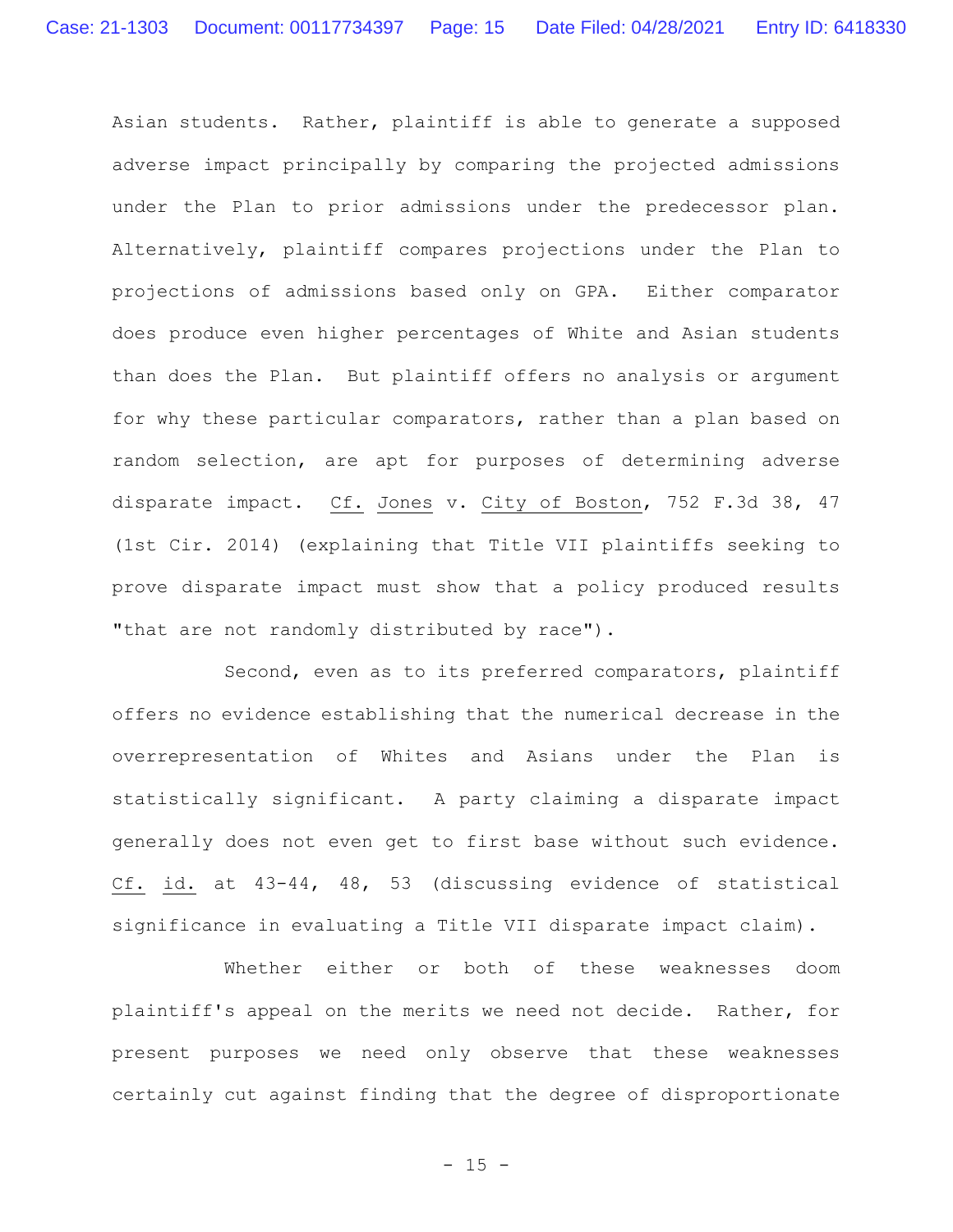effect contributes to plaintiff's likelihood of success on the merits.

Having thus forgone any serious engagement with how to analyze the implications of the numerical data, plaintiff points to the district court's finding that defendants employed "socioeconomic, racial, and geographic diversity as interests to help guide" the Plan's development. Boston Parent Coalition, 2021 WL 1422827, at \*14. Plaintiff argues that this finding -- that one of the guides informing the Plan's development was a preference for racial diversity -- categorically mandates strict scrutiny. But our most on-point controlling precedent, Anderson ex rel. Dowd v. City of Boston, makes clear that a public school system's inclusion of diversity as one of the guides to be used in considering whether to adopt a facially neutral plan does not by itself trigger strict scrutiny. See 375 F.3d at 85–87 (holding that strict scrutiny did not apply to attendance plan adopted based on desire to promote student choice, equitable access to resources for all students, and racial diversity). In Anderson, we expressly held that "the mere invocation of racial diversity as a goal is insufficient to subject [a facially neutral school selection plan] to strict scrutiny." Id. at 87.

Plaintiff relies on our opinion in Wessmann v. Gittens, which predated Anderson, to argue that the Plan is subject to strict scrutiny because it "induces schools to grant preferences

 $- 16 -$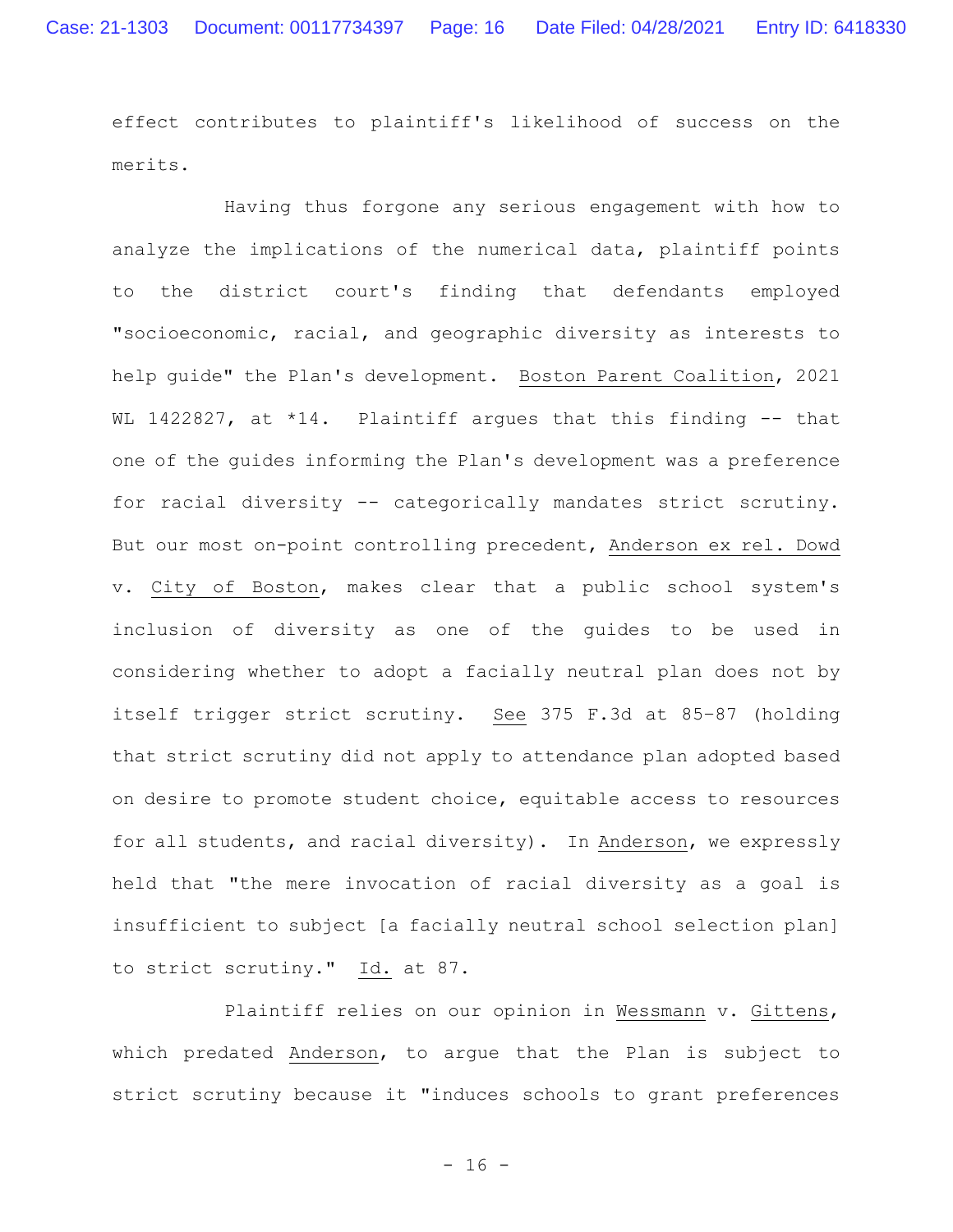based on race and ethnicity." 160 F.3d at 794. In Wessmann, though, the plan at issue was not at all race-neutral on its face. Rather, that plan explicitly used race as an admission selection criterion: "[D]uring the selection of the second half of each incoming class . . . the [plan] relies on race and ethnicity, and nothing else, to select a subset of entrants." Id. Here, by contrast, all selection criteria are indisputably facially neutral.

Moving on from its assault on the defendants' admitted aim of enhancing three forms -- socioeconomic, racial, and geographic -- of diversity, plaintiff presses its major point: There is evidence that some of the persons involved in developing the Plan sought to achieve racial balancing, rather than racial diversity.

Plaintiff points to the Working Group's "Recommendation of Exam Schools Admissions Criteria for SY21-22." Under the heading "Equity Impact," the Recommendation notes two "Desired Outcomes":

> ● Ensure that students will be enrolled through a clear and fair process for admission in the 21-22 school year that takes into account the circumstances of the COVID-19 global pandemic that disproportionately affected families in the city of Boston.

> ● Work towards an admissions process that will support student enrollment at each of the exam schools such that it better reflects the racial, socioeconomic[,] and geographic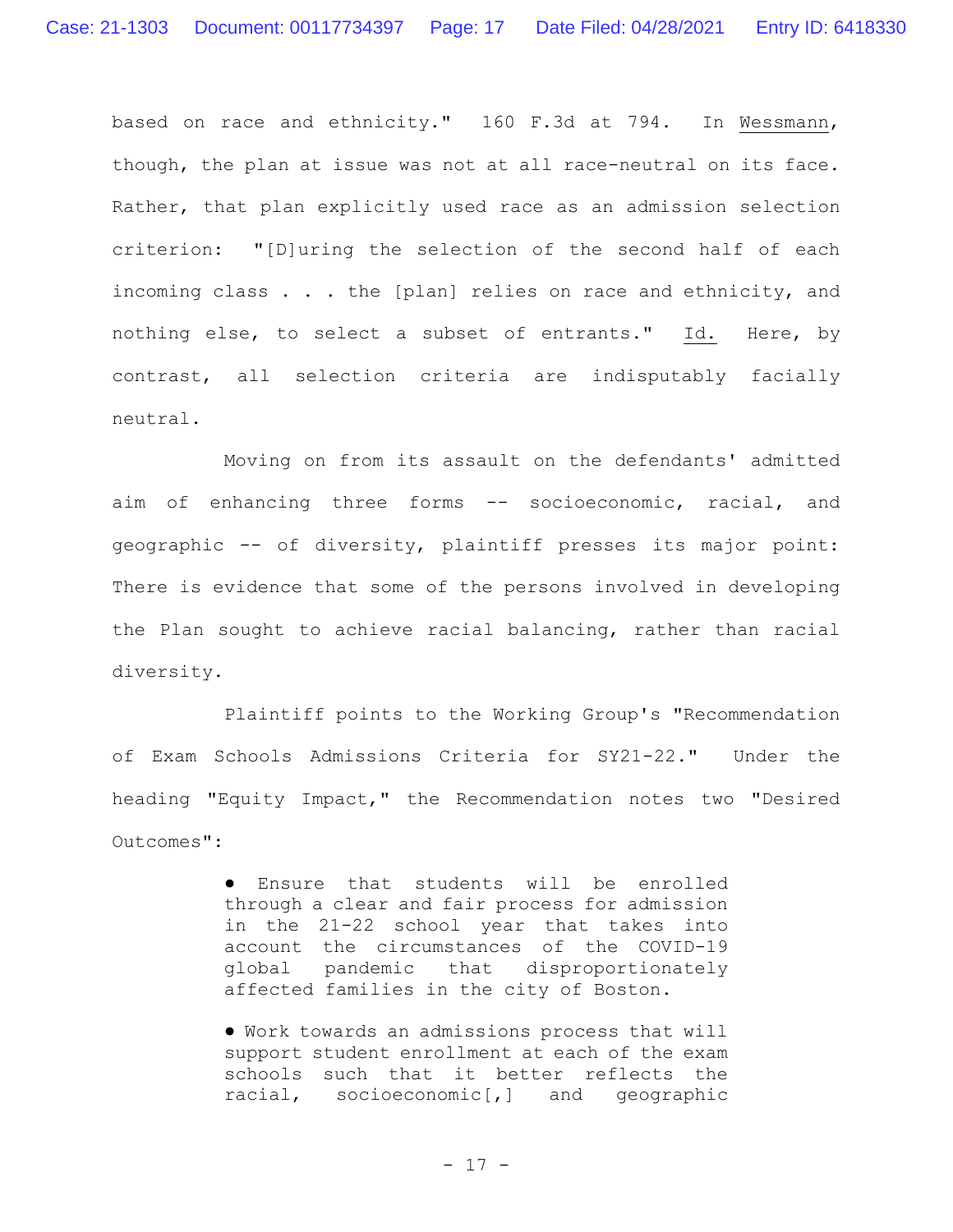diversity of all students (K-12) in the city of Boston.

In crafting its recommendation and assessing the Plan's "Equity Impact," the Group consulted the Boston Public Schools' Racial Equity Planning Tool, which points to "opportunity gaps . . . for Black and Latinx communities in Boston Public Schools," and in that context contains a statement calling for "a hard pivot away from a core value of equality -- everyone receives the same -- to equity: those with the highest needs are prioritized."

We find these statements to be significantly less telling than plaintiff suggests. To begin, the Group's Recommendation simply does not claim as its aim the balancing of racial demographics in the Exam Schools so that they equal the numeric demographics of the city or any other specified proportion. Rather, the stated aim is to "better reflect[]" the city's "diversity" in the three stated respects. Similarly, the resulting decision to use neutral criteria that take into consideration those "opportunity gaps" is hardly an expression of racial bias. Indeed, equity was one of the principal goals of the plan we reviewed for a rational basis in Anderson. See 375 F.3d at 91.

In arguing that the Plan's legislative history reveals its discriminatory purpose, plaintiff also stresses that three School Committee members made statements reflecting a goal of achieving for each racial group a percentage share of admissions

- 18 -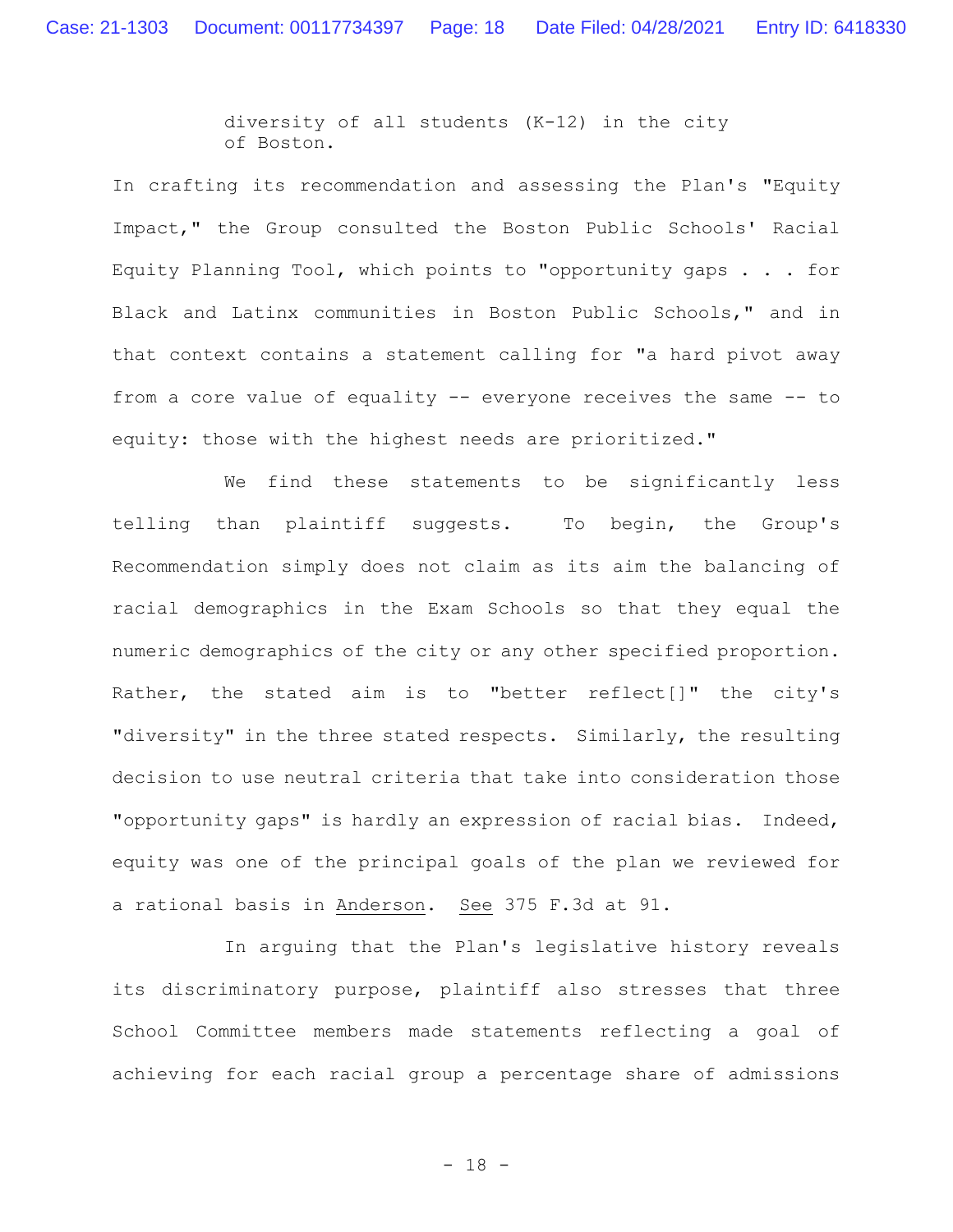comparable to that group's percentage of Boston's population. Such a Plan might have been the equivalent of a quota, meaning that at some point in the admissions process some students with a given GPA, but not others with the same GPA, would be denied admission because of their race. But the Plan poses no such scenario. At the margins of GPA scores, students may be denied admission because of the family income in their zip code. But no student's race will be the reason for admission or rejection. While the defendants clearly viewed increasing geographic, socioeconomic, and racial diversity as goals, the district court observed that the Plan ultimately employed (in addition to GPA and preference) only geography and family income -- not race -- as selection factors.

> [T]he Plan principally anchors itself to geographic diversity by equally apportioning seats to the City's zip codes according to the criterion of the zip code's percentage of the City's school-age children. The Plan similarly anchors itself to socioeconomic diversity by ordering the zip codes within each round by their median family income. The Plan is devoid, however, of any anchor to race.

Boston Parent Coalition, 2021 WL 1422827, at \*13 (citations omitted). In rejecting plaintiff's argument that the chosen criteria masked a discriminatory purpose, the district court found that the Plan's criteria genuinely reflected the School Committee's priorities: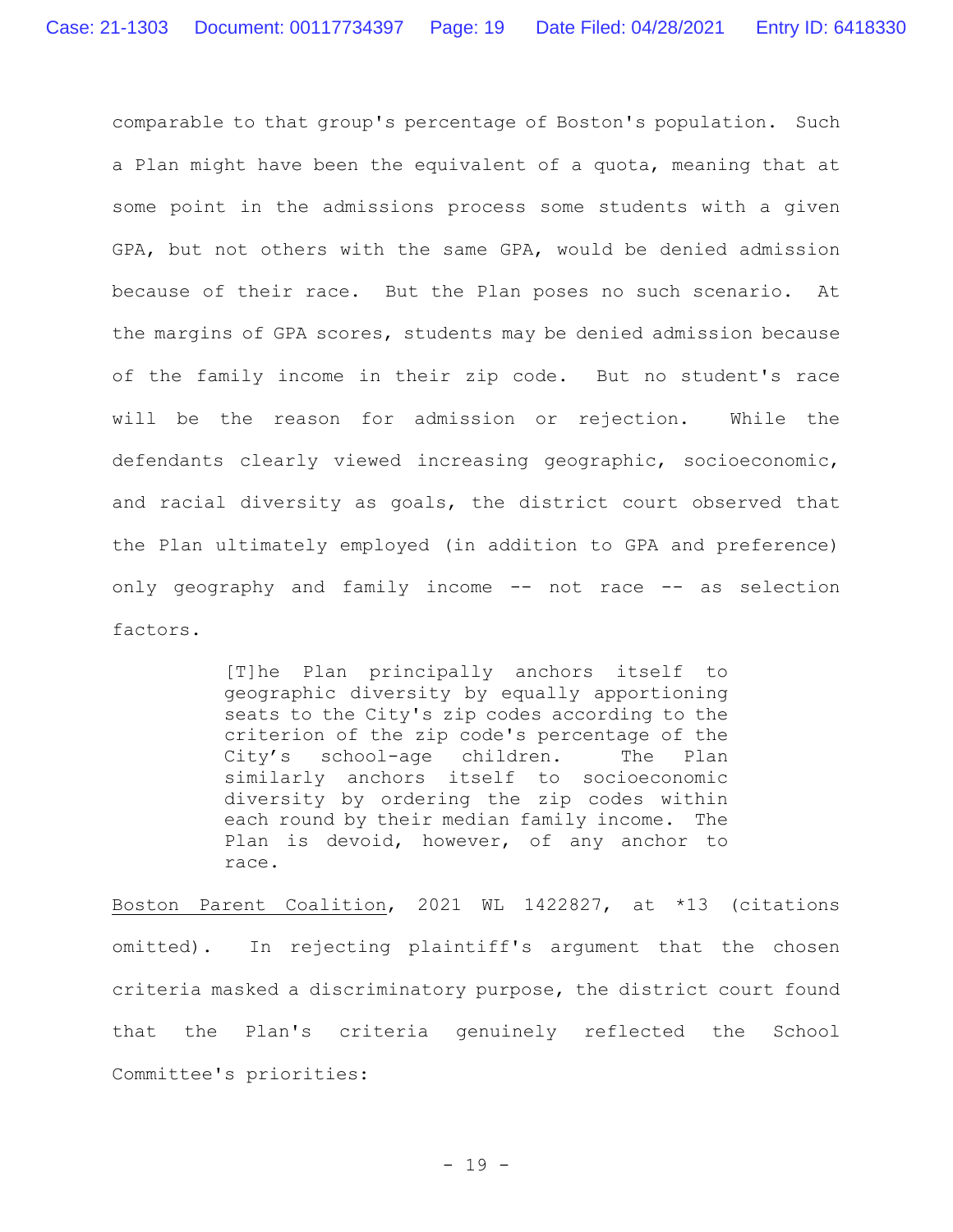The School Committee's goal of a more racially representative student body, although more often discussed and analyzed, did not commandeer the Plan, and it in fact necessarily took a back seat to the Plan's other goals, which the Plan more aptly achieved. Consequently, any effect on the racial diversity of the Exam Schools is merely derivative of the Plan's effect on geographic and socioeconomic diversity -- not the reverse.

Id. We see no likely error in the district court's conclusion that a discriminatory purpose did not motivate the Plan's adoption. The fact that public school officials are well aware that race-neutral selection criteria -- such as zip code and family income -- are correlated with race and that their application would likely promote diversity does not automatically require strict scrutiny of a school system's decision to apply those neutral criteria.

Plaintiff's argument to the contrary contorts the Supreme Court's opinion in Arlington Heights. In that case, the Court rejected an equal protection challenge to a race-neutral refusal to rezone that caused an impact on Black residents but concerning which there was no evidence of any discriminatory purpose. 429 U.S. at 268–71. From that holding -- that a successful challenge to disparate results of applying race-neutral rules requires proof that a racially discriminatory purpose was a factor motivating the adoption of those rules, accord Washington v. Seattle Sch. Dist. No. 1, 458 U.S. 457, 484–85 (1982) --

 $- 20 -$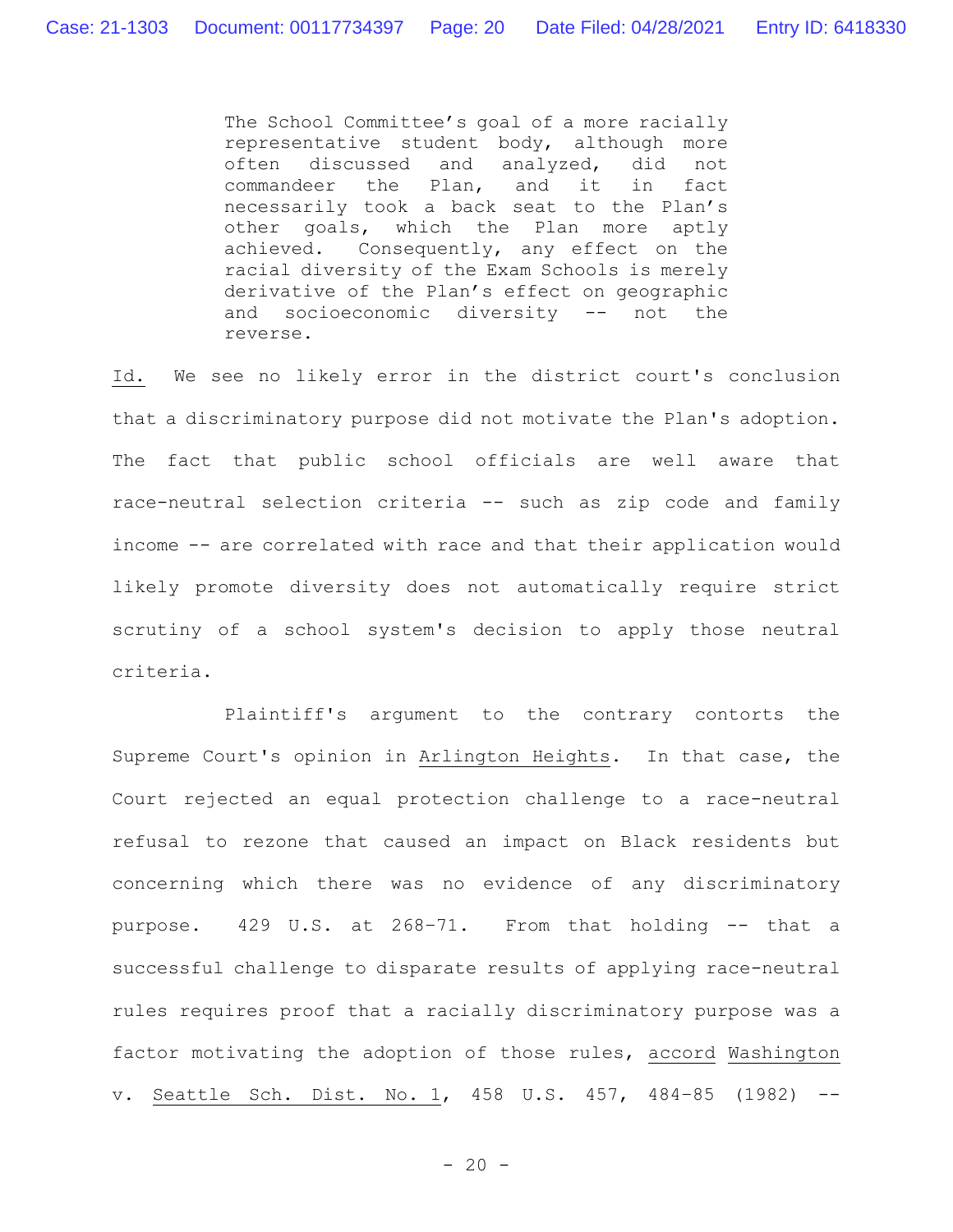plaintiff infers a different rule nowhere expressed in the Court's opinion. Under plaintiff's purported "rule," a selection process based solely on facially neutral criteria that results in an increase in the percentage representation of an underrepresented group is subject to strict scrutiny if those designing the program sought to achieve that result. Such a rule would pretty much mean that any attempt to use neutral criteria to enhance diversity - not just measures aimed at achieving a particular racial balance -- would be subject to strict scrutiny. And that is just what plaintiff says.

The pertinent case law says otherwise. As we have already noted, our own precedent applying Arlington Heights does not subject to strict scrutiny a race-neutral attendance plan implemented to promote diversity as one of several ends. See Anderson, 375 F.3d at 87. The most on-point decision from the Supreme Court since our decision in Anderson is Parents Involved in Community Schools v. Seattle School District No. 1, 551 U.S. 701 (2007). In both their filings in the district court and their motion papers on appeal, the parties treat Justice Kennedy's concurring opinion in Parents Involved as controlling. Not all courts have done the same. Compare Spurlock v. Fox, 716 F.3d 383, 395 (6th Cir. 2013) (referring to "Justice Kennedy's controlling concurrence" in Parents Involved), with Christa McAuliffe Intermediate Sch. PTO, Inc. v. de Blasio, 364 F. Supp. 3d 253, 282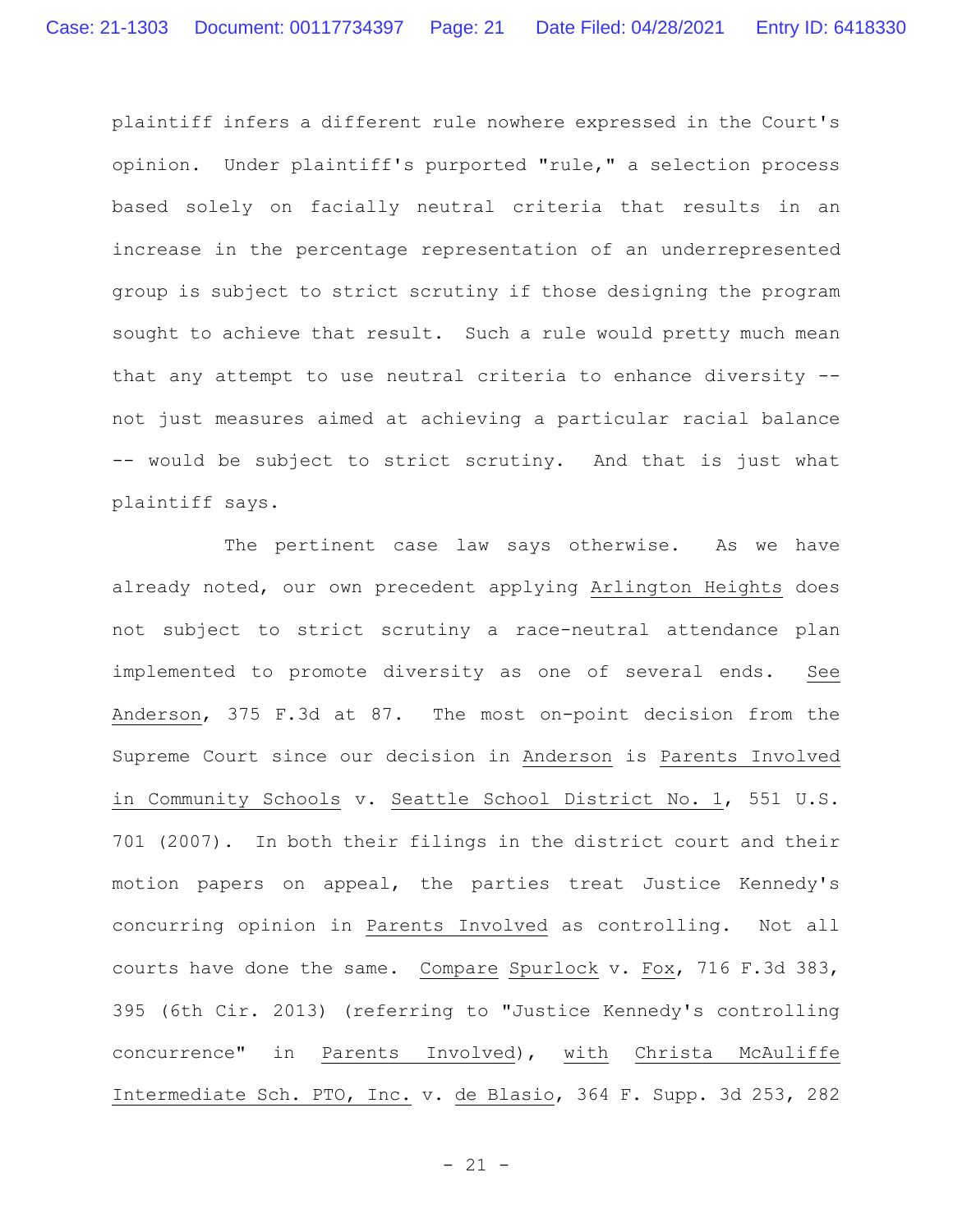n.25 (S.D.N.Y.) (collecting cases concluding that Justice Kennedy's opinion controls but reaching the opposite conclusion), aff'd, 788 F. App'x 85 (2d Cir. 2019), and Doe ex rel. Doe v. Lower Merion Sch. Dist., 665 F.3d 524, 544 n.32 (3d Cir. 2011) (stating that "Justice Kennedy's proposition that strict scrutiny is 'unlikely' to apply to race[-]conscious measures that do not lead to treatment based on classification does not 'explain[] the result' of [Parents Involved]"). Regardless of whether all aspects of his opinion are binding, Justice Kennedy's concurrence reinforces, rather than undercuts, our reasoning and holding in Anderson. The concurrence explains that school districts may pursue diversity without engaging in individual racial classification by drawing "attendance zones with general recognition of the demographics of neighborhoods." Parents Involved, 551 U.S. at 789 (Kennedy, J., concurring); see also Tex. Dep't of Hous. & Cmty. Affs. v. Inclusive Communities Project, Inc., 576 U.S. 519, 545 (2015) ("While the automatic or pervasive injection of race into public and private transactions covered by the [Fair Housing Act] has special dangers, it is also true that race may be considered in certain circumstances and in a proper fashion." (citing Parents Involved, 551 U.S. at 789 (Kennedy, J., concurring))). Plaintiff attempts to distinguish Parents Involved by pointing out that it did not concern "magnet schools." But nothing in Justice Kennedy's opinion suggests that public magnet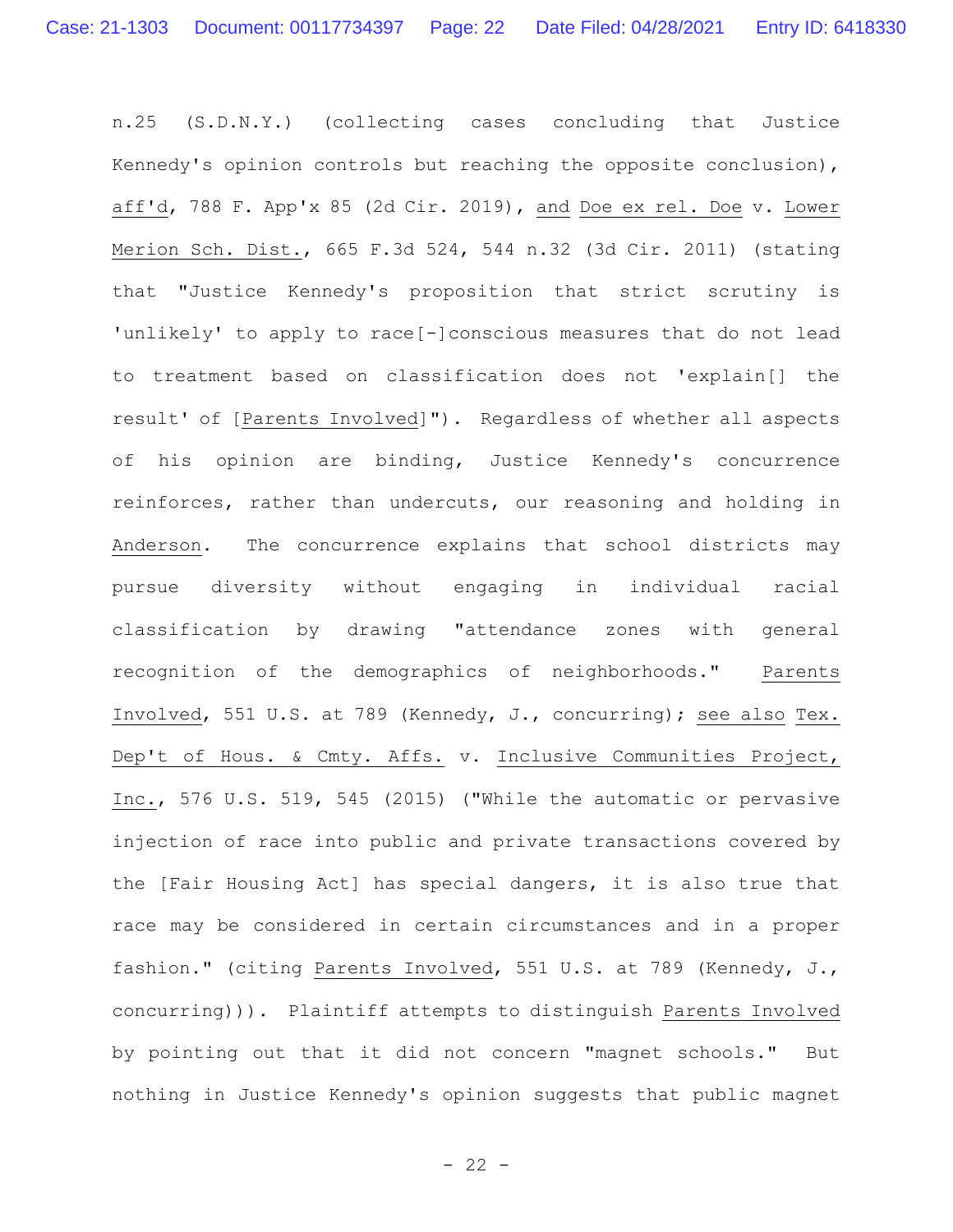schools must be treated differently from public schools generally when evaluating whether a school district has violated the Equal Protection Clause.

Since Parents Involved, other courts of appeals have recognized that a school district's consideration of the effect of a proposed plan on a school's racial makeup does not require strict scrutiny of that plan in the same way that would be required if such a plan classified students based on race. See Doe, 665 F.3d at 548 ("The [Supreme] Court has never held that strict scrutiny should be applied to a school plan in which race is not a factor merely because the decisionmakers were aware of or considered race when adopting the policy."); Spurlock, 716 F.3d at 394-95; Lewis v. Ascension Par. Sch. Bd., 806 F.3d 344, 357–58 (5th Cir. 2015).

To be sure, as is the case with most increases in diversity, the projected numbers in this case tended in the direction of decreasing the numerical underrepresentation of a racial group. But there is no likely controlling reason why one cannot prefer to use facially neutral and otherwise valid admissions criteria that cause underrepresented races to be less underrepresented. The Supreme Court itself has pointed to the use of fair, race-neutral selection criteria as a way to address perceived underrepresentation of minorities in obtaining certain benefits. See City of Richmond v. J.A. Croson Co., 488 U.S. 469, 509–10 (1989) (plurality opinion); id. at 507 ("If [minority

 $- 23 -$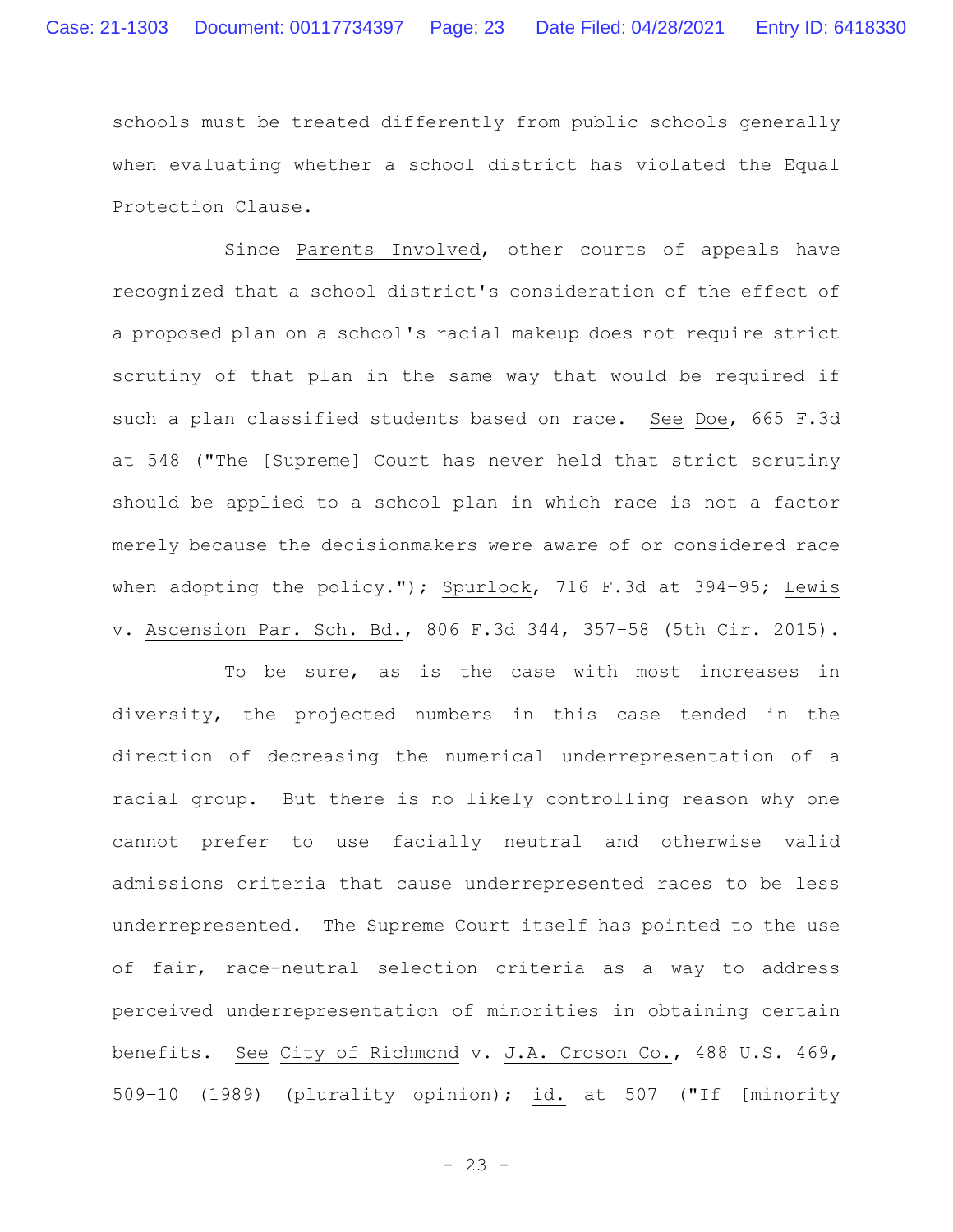business enterprises] disproportionately lack capital or cannot meet bonding requirements, a race-neutral program of city financing for small firms would, a fortiori, lead to greater minority participation.").

This is not a situation where a racially discriminatory purpose is the only plausible explanation for the Plan's adoption. Far from it: The Plan employs only uncontrived criteria that could easily be adopted in a world in which there were no races. One can readily see why a school system would prefer to curry citywide support for high-profile, pace-setting schools. And one can easily see why selective schools might favor students who achieve academic success without the resources available to those who are capable of paying for summer schooling, tutoring, and the like.

Plaintiff points finally to comments of the School Committee chair who resigned after being heard making fun of the names of several Asian Americans who spoke at a public meeting. Boston Parent Coalition, 2021 WL 1422827, at \*16. But as the district court concluded, none of the evidence to which plaintiff points reasonably suggests that any other School Committee members were supportive of the Chairperson's offensive statements. We therefore see no likely error in the district court's conclusion that those sophomoric and hurtful comments by the Chairperson did not establish racial animus as a factor motivating the School Committee as a whole to adopt the Plan. Id. at \*16–17.

 $- 24 -$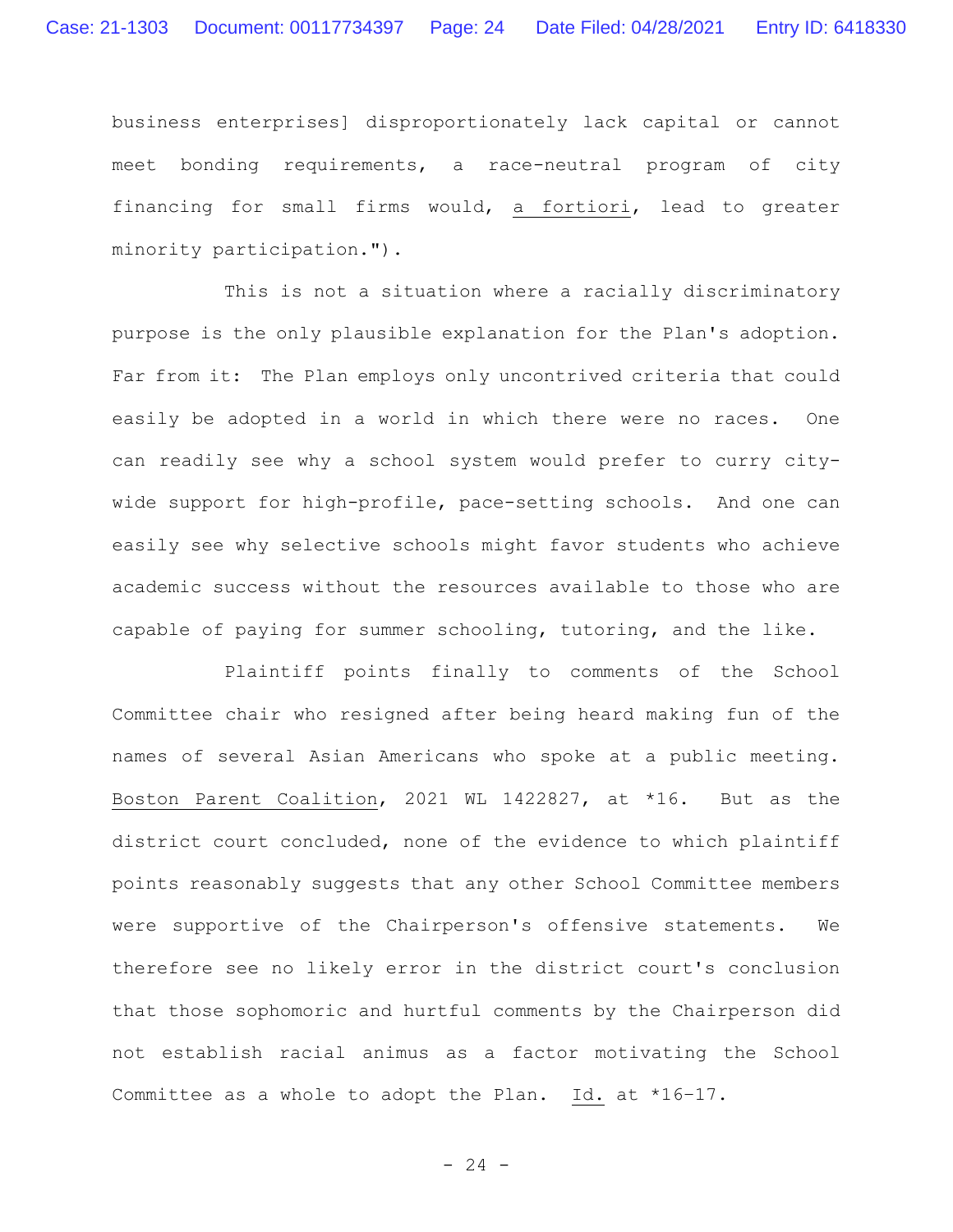Ultimately, the role of motive need be assessed within the context of the means employed and the results achieved. Here, officials expressed a variety of concerns regarding how best to award seats in the Exam Schools. But the means they chose were race-neutral and apt. And the result on its face manifested no starkly disparate impact concerning which plaintiff can complain. To find such conduct subject to strict scrutiny would render any school admissions criteria subject to strict scrutiny if anyone involved in designing it happened to think that its effect in reducing the underrepresentation of a group was a good effect. Plaintiff cites no case so holding.

For the foregoing reasons, plaintiff has not shown a strong likelihood that it will prevail on the merits. Failure to satisfy this critical prerequisite for obtaining injunctive relief pending appeal counsels strongly against granting an injunction preventing defendants from implementing the Plan.

#### **V.**

In assessing plaintiff's request for an injunction, we consider also the balance of potential harms that confront us as a result of plaintiff sitting on its collective hands. Plaintiff waited over four months after the Plan's long-anticipated adoption before filing this lawsuit, even though all involved knew that admissions invitations needed to go out to families early this spring. Notwithstanding the district court's Herculean efforts,

 $- 25 -$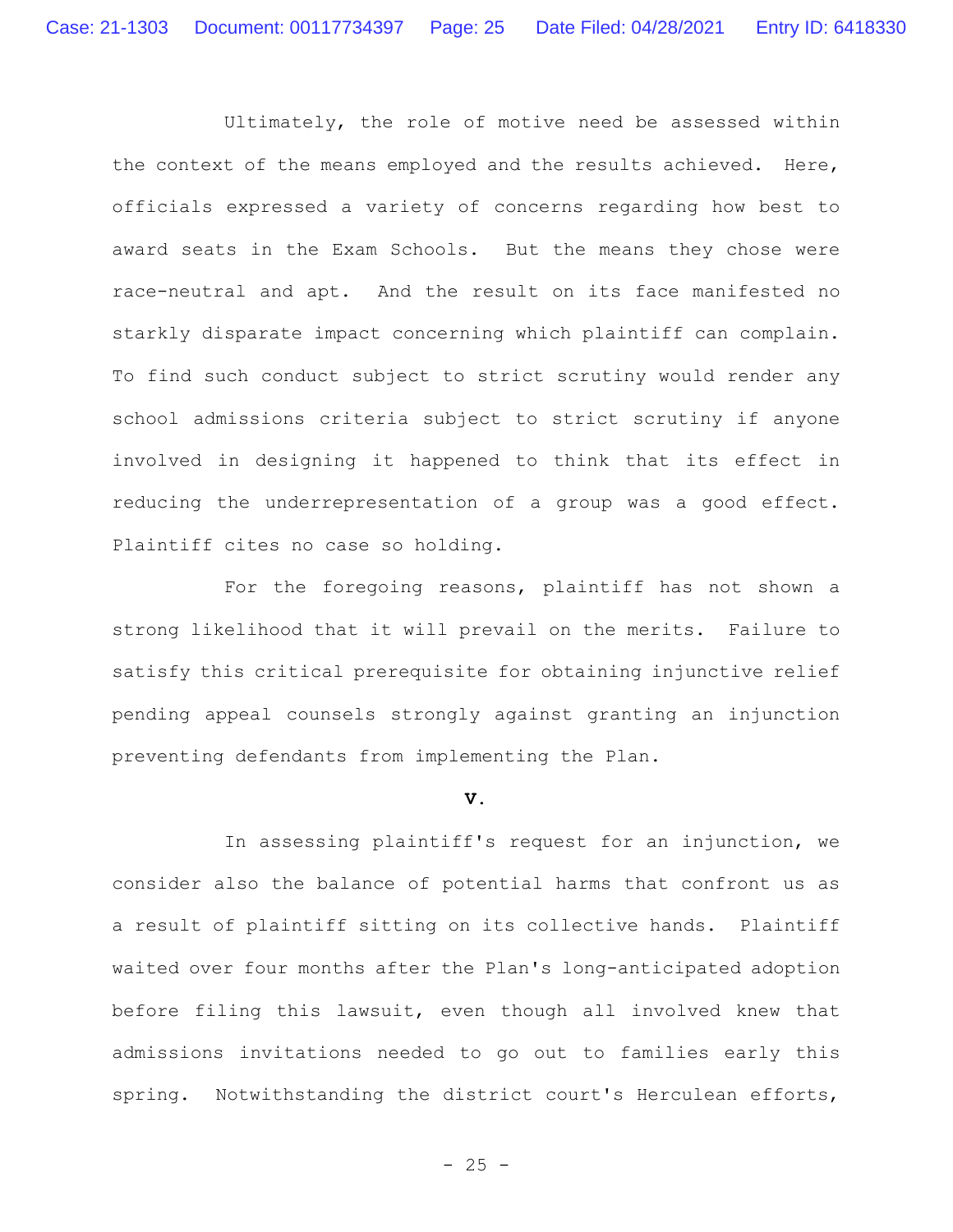plaintiff has put itself in the position of now asking us on short notice to enjoin implementation of the Plan, just days before parents are to be informed of the admissions results. The school system would then be left with no plan at a time when it would normally be assigning teachers and resources across the city based on how attendance figures pan out at each school in the wake of matriculation decisions at the Exam Schools.

This court has previously withheld injunctive relief that would have altered election procedures where a plaintiff filed suit less than three months before ballots were to be cast. See Colón-Marrero v. Conty-Pérez, 703 F.3d 134, 139 (1st Cir. 2012) (noting that plaintiff filed complaint "less than two months before" an election); Respect Maine PAC v. McKee, 622 F.3d 13, 16 (1st Cir. 2010) (noting that plaintiffs sued just under three months before election was to begin). We do not lightly grant emergency relief, especially where the "'emergency' is largely one of [plaintiff's] own making" and the relief sought would interfere with processes on which many others have reasonably relied. Respect Maine PAC, 622 F.3d at 16. These principles as applied in election cases have force here, too. See Benisek v. Lamone, 138 S. Ct. 1942, 1944 (2018) (per curiam) (explaining that the requirement that a party seeking injunctive relief "must generally show reasonable diligence" applies "in election law cases as elsewhere").

 $- 26 -$